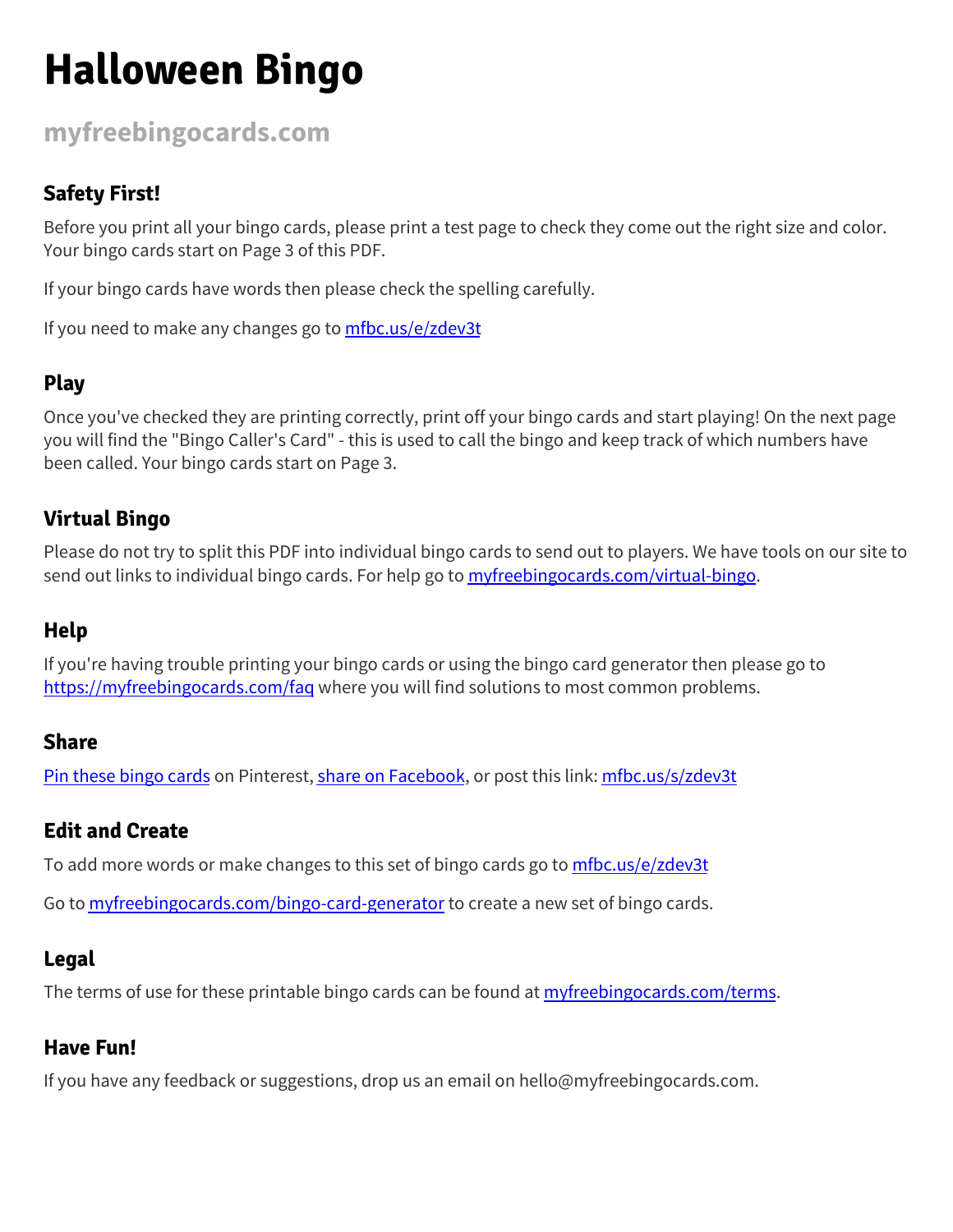# **Bingo Caller's Card**

Use your Bingo Caller's Card to call the bingo and keep track of which numbers you have already called.

Print two copies of the caller's card. Cut one copy up, fold the squares in half, and put them in a hat. To call the bingo, pull a square out of the hat, unfold it and read it out.

When you have called a word/number, tick it off on the second copy of the caller's card. You can use the second copy of the caller's card to check if a player has a winning card during a game.

|  |  |  | $1   2   3   4   5   6   7   8   9   10$          |  |
|--|--|--|---------------------------------------------------|--|
|  |  |  | 11   12   13   14   15   16   17   18   19   20   |  |
|  |  |  | 21 22 23 24 25 26 27 28 29 30                     |  |
|  |  |  | 31 32 33 34 35 36 37 38 39 40                     |  |
|  |  |  | 41 42 43 44 45 46 47 48 49 50                     |  |
|  |  |  | 51 52 53 54 55 56 57 58 59 60                     |  |
|  |  |  | $61   62   63   64   65   66   67   68   69   70$ |  |
|  |  |  | 71   72   73   74   75   76   77   78   79   80   |  |
|  |  |  | 81 82 83 84 85 86 87 88 89 90                     |  |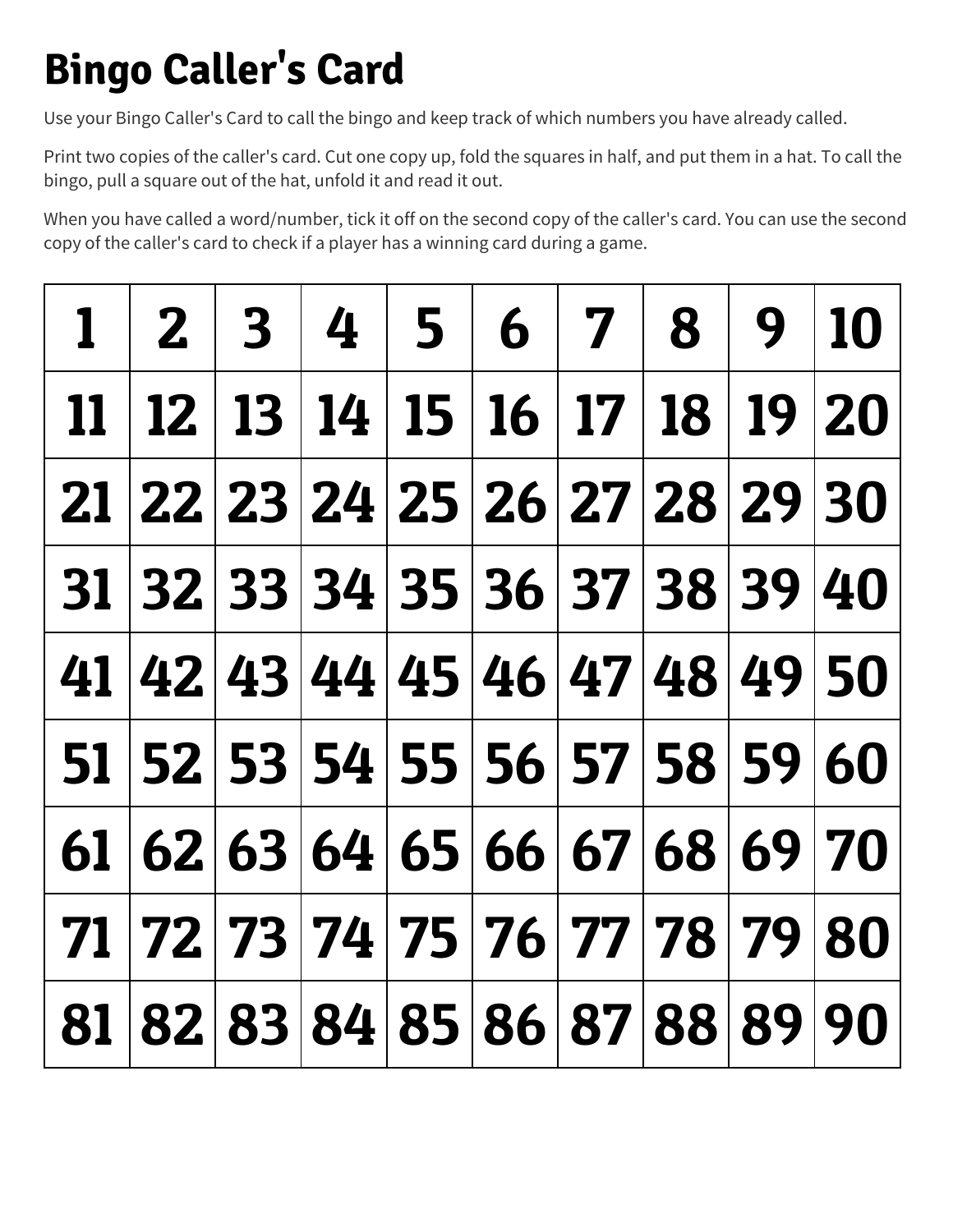| <b>Halloween Bingo</b>  |                            |    |    |                      |    |    |    |    |  |  |  |  |
|-------------------------|----------------------------|----|----|----------------------|----|----|----|----|--|--|--|--|
| 3                       |                            | 30 |    | 45                   | 53 | 64 |    |    |  |  |  |  |
|                         | 19                         |    | 35 | 41                   | 54 |    |    | 89 |  |  |  |  |
| 6                       |                            | 26 |    | 47                   | 56 |    | 79 |    |  |  |  |  |
|                         |                            |    |    |                      |    |    |    |    |  |  |  |  |
| 5                       |                            | 23 | 32 |                      | 57 |    |    | 90 |  |  |  |  |
| $\overline{\mathbf{2}}$ | 49<br>71<br>37<br>82       |    |    |                      |    |    |    |    |  |  |  |  |
|                         | 51<br>17<br>68<br>34<br>85 |    |    |                      |    |    |    |    |  |  |  |  |
|                         |                            |    |    |                      |    |    |    |    |  |  |  |  |
| 7                       | 16                         |    |    |                      | 59 | 66 | 74 |    |  |  |  |  |
|                         | 14                         |    | 36 | 42                   |    | 62 |    | 86 |  |  |  |  |
| 9                       |                            | 27 | 39 |                      |    |    | 72 | 87 |  |  |  |  |
|                         |                            |    |    |                      |    |    |    |    |  |  |  |  |
|                         | 20                         | 22 |    |                      | 55 | 67 | 75 |    |  |  |  |  |
|                         | 12                         | 28 | 40 |                      |    | 70 |    | 88 |  |  |  |  |
| 1                       |                            |    | 33 | 43                   |    |    | 73 | 84 |  |  |  |  |
|                         |                            |    |    |                      |    |    |    |    |  |  |  |  |
| 8                       |                            |    | 31 | 44                   |    | 61 |    | 81 |  |  |  |  |
|                         | 13                         | 21 |    | 46                   | 60 | 63 |    |    |  |  |  |  |
|                         | 15                         | 29 |    |                      | 52 | 65 | 76 |    |  |  |  |  |
|                         |                            |    |    |                      |    |    |    |    |  |  |  |  |
|                         | 11                         | 24 |    | 50                   | 58 |    | 77 |    |  |  |  |  |
| 10                      | 18                         |    | 38 |                      |    | 69 | 78 |    |  |  |  |  |
| 4                       |                            | 25 |    | 48                   |    |    | 80 | 83 |  |  |  |  |
|                         |                            |    |    | myfreebingocards.com |    |    |    |    |  |  |  |  |

Bingo Card ID 002

|                         | <b>Halloween Bingo</b> |    |    |    |    |    |    |    |  |  |  |  |
|-------------------------|------------------------|----|----|----|----|----|----|----|--|--|--|--|
|                         | 20                     |    | 35 | 43 | 54 | 69 |    |    |  |  |  |  |
| 9                       | 16                     |    |    | 44 |    | 61 | 79 |    |  |  |  |  |
| 7                       |                        | 25 | 31 |    | 58 |    |    | 83 |  |  |  |  |
|                         |                        |    |    |    |    |    |    |    |  |  |  |  |
|                         | 13                     | 22 |    | 46 | 56 | 64 |    |    |  |  |  |  |
| 6                       |                        |    | 37 | 47 |    | 62 |    | 84 |  |  |  |  |
| 4                       | 17                     |    | 39 |    | 52 |    | 80 |    |  |  |  |  |
|                         |                        |    |    |    |    |    |    |    |  |  |  |  |
|                         | 12                     | 27 |    |    |    | 65 | 72 | 88 |  |  |  |  |
| 10                      |                        | 24 |    | 41 |    |    | 75 | 87 |  |  |  |  |
|                         |                        | 26 | 32 |    | 57 |    | 76 | 82 |  |  |  |  |
|                         |                        |    |    |    |    |    |    |    |  |  |  |  |
|                         | 18                     | 29 | 33 |    | 60 |    |    | 81 |  |  |  |  |
| $\overline{\mathbf{2}}$ |                        |    | 34 | 49 |    | 63 | 77 |    |  |  |  |  |
| $\overline{\mathbf{3}}$ | <u>11</u>              |    |    | 45 | 51 | 66 |    |    |  |  |  |  |
|                         |                        |    |    |    |    |    |    |    |  |  |  |  |
|                         | 19                     | 30 |    | 50 |    | 67 |    | 90 |  |  |  |  |
| 5                       |                        |    | 36 | 42 | 53 |    | 78 |    |  |  |  |  |
| 1                       |                        |    | 40 |    | 55 | 68 |    | 85 |  |  |  |  |
|                         |                        |    |    |    |    |    |    |    |  |  |  |  |
|                         | 14                     | 23 | 38 |    |    | 70 | 74 |    |  |  |  |  |
|                         | 15                     | 21 |    |    | 59 |    | 71 | 86 |  |  |  |  |
| 8                       |                        | 28 |    | 48 |    |    | 73 | 89 |  |  |  |  |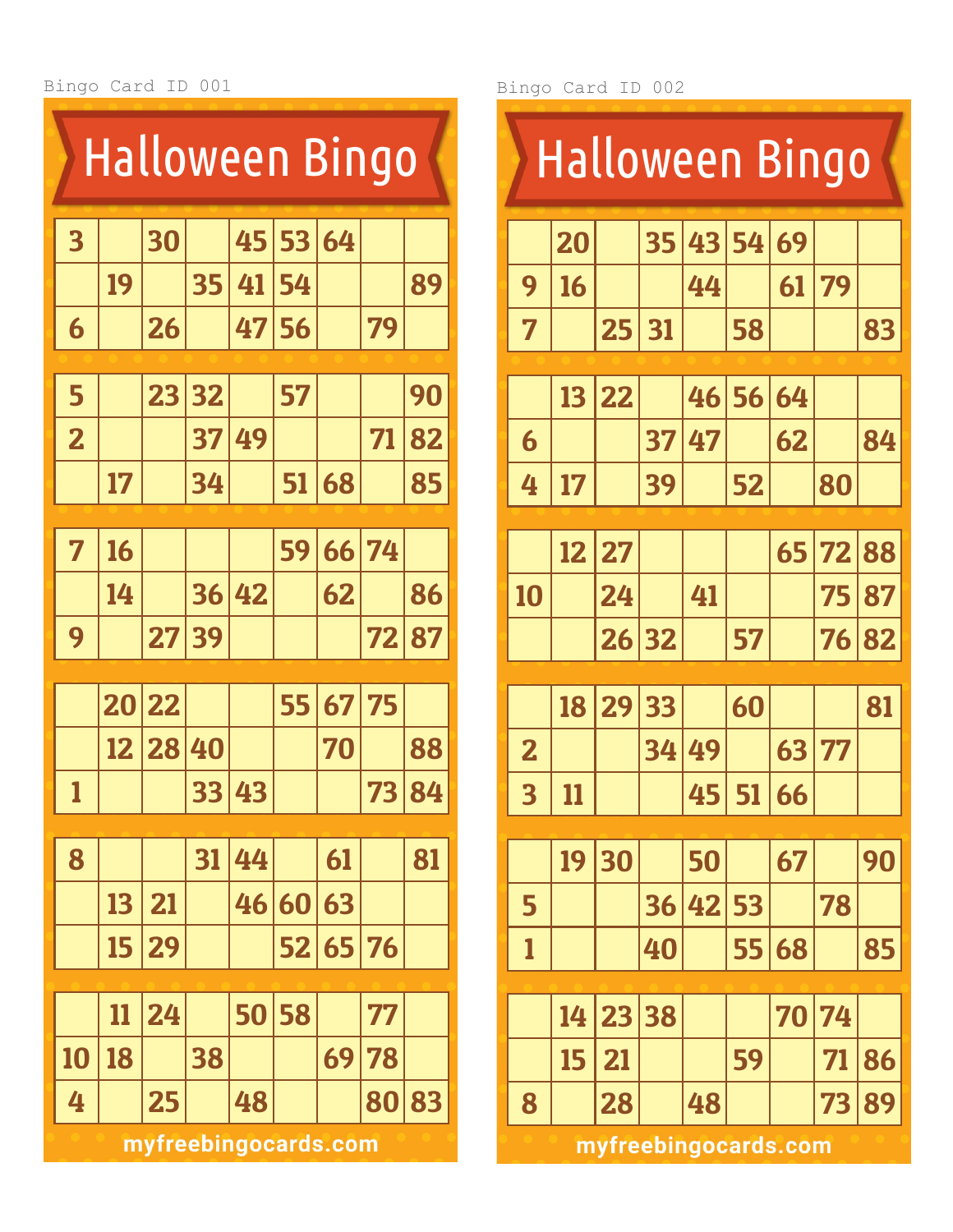| <b>Halloween Bingo</b>  |    |    |    |    |    |    |    |    |  |  |  |
|-------------------------|----|----|----|----|----|----|----|----|--|--|--|
|                         | 15 |    |    | 44 | 59 | 69 |    | 83 |  |  |  |
| 10                      |    |    | 33 | 48 | 51 |    |    | 82 |  |  |  |
|                         |    | 25 |    | 46 | 54 |    | 73 | 86 |  |  |  |
|                         |    |    |    |    |    |    |    |    |  |  |  |
| 6                       |    | 21 | 34 |    | 52 |    | 74 |    |  |  |  |
|                         | 12 | 27 | 36 |    |    | 70 | 78 |    |  |  |  |
|                         |    | 29 | 37 | 42 |    |    | 77 | 89 |  |  |  |
|                         |    |    |    |    |    |    |    |    |  |  |  |
| $\overline{\mathbf{3}}$ |    |    | 31 |    | 55 |    | 72 | 88 |  |  |  |
| 7                       |    | 22 |    |    | 53 | 62 | 71 |    |  |  |  |
|                         | 17 |    |    | 47 |    | 65 | 80 | 84 |  |  |  |
|                         | 14 |    | 39 | 50 | 56 |    |    | 81 |  |  |  |
|                         | 16 |    | 35 |    | 57 | 66 | 75 |    |  |  |  |
|                         |    |    |    |    |    |    |    |    |  |  |  |
| $\overline{\mathbf{2}}$ |    | 23 | 40 |    |    | 67 |    | 85 |  |  |  |
|                         |    |    |    |    |    |    |    |    |  |  |  |
| 8                       | 19 |    |    | 41 |    | 68 |    | 87 |  |  |  |
| 1                       | 20 |    | 32 |    |    | 64 | 76 |    |  |  |  |
| 9                       | 13 | 24 |    |    | 58 | 61 |    |    |  |  |  |
|                         |    |    |    |    |    |    |    |    |  |  |  |
| 4                       | 11 | 26 |    | 43 |    |    |    | 90 |  |  |  |
| 5                       |    | 30 | 38 | 45 |    |    | 79 |    |  |  |  |
|                         | 18 | 28 |    | 49 | 60 | 63 |    |    |  |  |  |

| 59<br>34<br>63<br>15<br>23<br>73<br>60<br>64<br>5<br>52<br>49<br>68<br>$\overline{\mathbf{2}}$<br>72<br>38<br>41<br>11<br>7<br>36<br>67<br>17<br>24<br>55<br>4<br>44<br>76<br>62<br>56<br>79<br>19<br>6<br>32<br>12<br>42<br>78<br>61<br>26<br>37<br>13<br>70<br>9<br>45<br>40<br>65<br>57<br>14<br>27<br>31<br>74<br>43<br>58<br>21<br>10<br>33<br>$\overline{\mathbf{3}}$<br>29<br>71<br>66<br>25<br>54<br>75<br>16<br>46<br>35<br>30<br>47<br>20<br>89<br>39<br>18<br>48<br>77<br>51<br>69<br>22<br>80<br>1 | <b>Halloween Bingo</b> |  |  |  |  |  |  |  |    |  |  |  |
|----------------------------------------------------------------------------------------------------------------------------------------------------------------------------------------------------------------------------------------------------------------------------------------------------------------------------------------------------------------------------------------------------------------------------------------------------------------------------------------------------------------|------------------------|--|--|--|--|--|--|--|----|--|--|--|
|                                                                                                                                                                                                                                                                                                                                                                                                                                                                                                                |                        |  |  |  |  |  |  |  | 88 |  |  |  |
|                                                                                                                                                                                                                                                                                                                                                                                                                                                                                                                |                        |  |  |  |  |  |  |  | 87 |  |  |  |
|                                                                                                                                                                                                                                                                                                                                                                                                                                                                                                                |                        |  |  |  |  |  |  |  | 83 |  |  |  |
|                                                                                                                                                                                                                                                                                                                                                                                                                                                                                                                |                        |  |  |  |  |  |  |  |    |  |  |  |
|                                                                                                                                                                                                                                                                                                                                                                                                                                                                                                                |                        |  |  |  |  |  |  |  | 90 |  |  |  |
|                                                                                                                                                                                                                                                                                                                                                                                                                                                                                                                |                        |  |  |  |  |  |  |  |    |  |  |  |
|                                                                                                                                                                                                                                                                                                                                                                                                                                                                                                                |                        |  |  |  |  |  |  |  |    |  |  |  |
|                                                                                                                                                                                                                                                                                                                                                                                                                                                                                                                |                        |  |  |  |  |  |  |  |    |  |  |  |
|                                                                                                                                                                                                                                                                                                                                                                                                                                                                                                                |                        |  |  |  |  |  |  |  |    |  |  |  |
|                                                                                                                                                                                                                                                                                                                                                                                                                                                                                                                |                        |  |  |  |  |  |  |  | 86 |  |  |  |
|                                                                                                                                                                                                                                                                                                                                                                                                                                                                                                                |                        |  |  |  |  |  |  |  | 82 |  |  |  |
|                                                                                                                                                                                                                                                                                                                                                                                                                                                                                                                |                        |  |  |  |  |  |  |  |    |  |  |  |
|                                                                                                                                                                                                                                                                                                                                                                                                                                                                                                                |                        |  |  |  |  |  |  |  | 81 |  |  |  |
|                                                                                                                                                                                                                                                                                                                                                                                                                                                                                                                |                        |  |  |  |  |  |  |  |    |  |  |  |
|                                                                                                                                                                                                                                                                                                                                                                                                                                                                                                                |                        |  |  |  |  |  |  |  |    |  |  |  |
|                                                                                                                                                                                                                                                                                                                                                                                                                                                                                                                |                        |  |  |  |  |  |  |  | 84 |  |  |  |
|                                                                                                                                                                                                                                                                                                                                                                                                                                                                                                                |                        |  |  |  |  |  |  |  |    |  |  |  |
|                                                                                                                                                                                                                                                                                                                                                                                                                                                                                                                |                        |  |  |  |  |  |  |  |    |  |  |  |
|                                                                                                                                                                                                                                                                                                                                                                                                                                                                                                                |                        |  |  |  |  |  |  |  |    |  |  |  |
| 53<br>8<br>50<br>28                                                                                                                                                                                                                                                                                                                                                                                                                                                                                            |                        |  |  |  |  |  |  |  | 85 |  |  |  |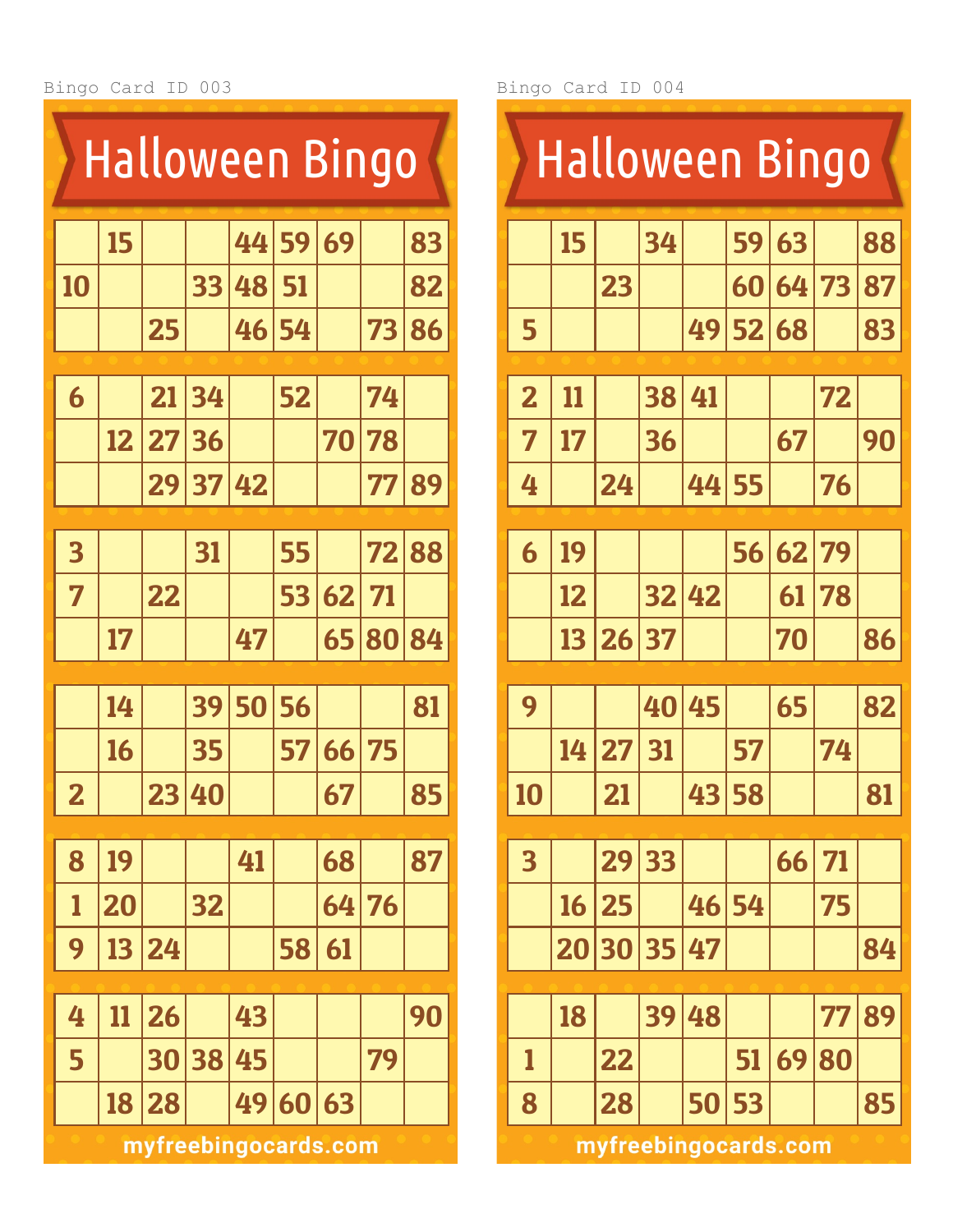| <b>Halloween Bingo</b>  |    |    |    |                      |    |          |    |    |  |  |  |
|-------------------------|----|----|----|----------------------|----|----------|----|----|--|--|--|
|                         | 13 |    | 39 |                      |    | 63       | 78 | 89 |  |  |  |
| 5                       |    | 24 |    |                      |    | 62       | 77 | 85 |  |  |  |
| 1                       |    |    |    | 49                   |    | 53 66 73 |    |    |  |  |  |
|                         |    |    |    |                      |    |          |    |    |  |  |  |
| 7                       |    |    | 31 | 50                   | 54 |          |    | 90 |  |  |  |
| 9                       |    | 28 |    | 42                   | 58 |          | 80 |    |  |  |  |
|                         | 14 |    | 34 |                      | 57 | 69       |    | 84 |  |  |  |
|                         |    |    |    |                      |    |          |    |    |  |  |  |
| $\overline{\mathbf{2}}$ | 16 |    | 32 |                      | 52 | 68       |    |    |  |  |  |
| 3                       | 17 |    |    | 45                   |    | 64       |    | 86 |  |  |  |
| 4                       | 11 | 26 |    |                      |    | 61       | 76 |    |  |  |  |
|                         | 19 | 22 | 35 |                      | 51 |          |    | 87 |  |  |  |
| 6                       | 15 | 27 |    | 46                   |    |          | 72 |    |  |  |  |
|                         | 20 | 30 | 33 | 47                   |    | 65       |    |    |  |  |  |
|                         |    |    |    |                      |    |          |    |    |  |  |  |
|                         | 12 | 21 |    | 48                   | 60 |          | 71 |    |  |  |  |
|                         |    | 23 | 36 |                      | 55 | 67       | 74 |    |  |  |  |
| 10                      |    | 25 |    |                      | 56 |          | 79 | 88 |  |  |  |
|                         | 18 |    | 37 | 44                   |    |          | 75 | 81 |  |  |  |
|                         |    | 29 | 38 | 41                   |    | 70       |    | 82 |  |  |  |
| 8                       |    |    | 40 | 43                   | 59 |          |    | 83 |  |  |  |
|                         |    |    |    | myfreebingocards.com |    |          |    |    |  |  |  |

| <b>Halloween Bingo</b>  |    |           |    |    |       |                  |    |    |  |  |  |
|-------------------------|----|-----------|----|----|-------|------------------|----|----|--|--|--|
|                         | 14 | 29        |    | 43 |       | 68               |    | 90 |  |  |  |
| 3                       |    |           | 39 | 44 |       |                  | 79 | 85 |  |  |  |
|                         |    | 21        | 40 |    | 53    |                  | 75 | 84 |  |  |  |
|                         |    |           |    |    | 48 52 |                  |    |    |  |  |  |
| 4                       |    | 24        |    |    |       | $\vert 67 \vert$ |    |    |  |  |  |
| 6                       | 18 |           |    |    | 56    | 63               | 80 |    |  |  |  |
| 7                       |    |           | 32 |    | 59    | <b>70</b>        |    | 87 |  |  |  |
| 1                       |    |           | 35 |    | 58    | 66               | 74 |    |  |  |  |
| 9                       | 16 |           | 36 |    | 54    |                  |    | 81 |  |  |  |
| 5                       |    | 22        |    | 47 | 51    | 62               |    |    |  |  |  |
|                         |    |           |    |    |       |                  |    |    |  |  |  |
|                         |    |           |    |    |       |                  |    |    |  |  |  |
| 10                      | 12 |           |    | 42 |       | 61               |    | 82 |  |  |  |
|                         | 17 | 25        | 37 |    |       | 64               | 76 |    |  |  |  |
|                         |    | 20 23     |    | 41 | 55    |                  | 77 |    |  |  |  |
|                         |    |           |    |    |       |                  |    |    |  |  |  |
| $\overline{\mathbf{2}}$ | 11 |           | 38 |    |       | 69               | 78 |    |  |  |  |
|                         | 13 | 26        | 34 | 50 |       |                  | 71 |    |  |  |  |
|                         | 15 | 27        |    | 45 | 57    |                  |    | 86 |  |  |  |
|                         |    | 28        | 31 | 46 |       |                  | 72 | 83 |  |  |  |
| 8                       |    | <b>30</b> |    | 49 |       | 65               |    | 88 |  |  |  |
|                         | 19 |           | 33 |    | 60    |                  | 73 | 89 |  |  |  |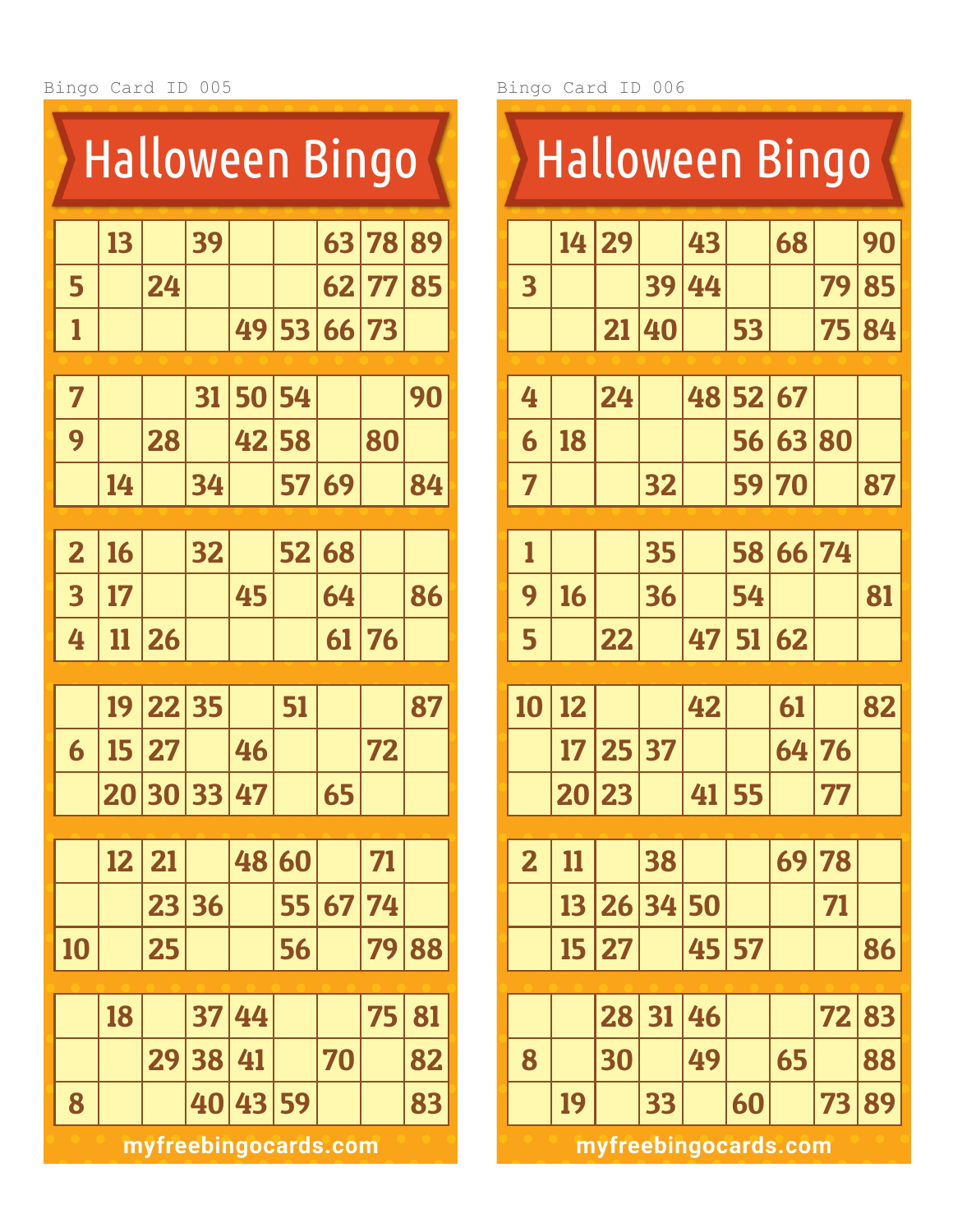

Bingo Card ID 008

|                         | <b>Halloween Bingo</b> |    |    |    |    |    |    |    |  |  |  |  |
|-------------------------|------------------------|----|----|----|----|----|----|----|--|--|--|--|
|                         | 19                     |    | 33 | 48 |    |    | 78 | 82 |  |  |  |  |
| 9                       |                        |    | 32 |    | 59 | 70 |    | 87 |  |  |  |  |
|                         | 20                     | 23 |    |    | 55 | 65 | 79 |    |  |  |  |  |
|                         |                        |    |    |    |    |    |    |    |  |  |  |  |
| 1                       |                        | 24 |    | 47 | 60 |    |    | 81 |  |  |  |  |
| 4                       | 12                     |    |    |    | 54 |    | 73 | 90 |  |  |  |  |
| $\overline{\mathbf{2}}$ | 15                     |    | 36 |    |    | 64 | 72 |    |  |  |  |  |
|                         |                        | 28 | 39 | 43 |    | 67 | 76 |    |  |  |  |  |
| 5                       |                        | 27 | 38 | 50 |    |    |    | 89 |  |  |  |  |
|                         | 16                     | 22 |    | 46 | 56 | 61 |    |    |  |  |  |  |
| $\overline{\mathbf{3}}$ |                        |    |    | 42 | 57 |    | 75 | 85 |  |  |  |  |
|                         | 17                     |    |    |    | 58 | 62 | 77 | 83 |  |  |  |  |
|                         |                        | 21 | 34 |    | 51 |    | 71 | 88 |  |  |  |  |
|                         |                        |    |    |    |    |    |    |    |  |  |  |  |
|                         | 18                     |    | 31 | 41 |    | 66 |    | 84 |  |  |  |  |
|                         | 14                     | 30 | 35 |    | 52 | 63 |    |    |  |  |  |  |
| 6                       | <u>11</u>              |    | 37 |    |    | 68 | 74 |    |  |  |  |  |
| 7                       | 13                     | 25 |    | 44 |    |    | 80 |    |  |  |  |  |
| 8                       |                        | 26 |    | 49 | 53 | 69 |    |    |  |  |  |  |
| 10                      |                        | 29 | 40 | 45 |    |    |    | 86 |  |  |  |  |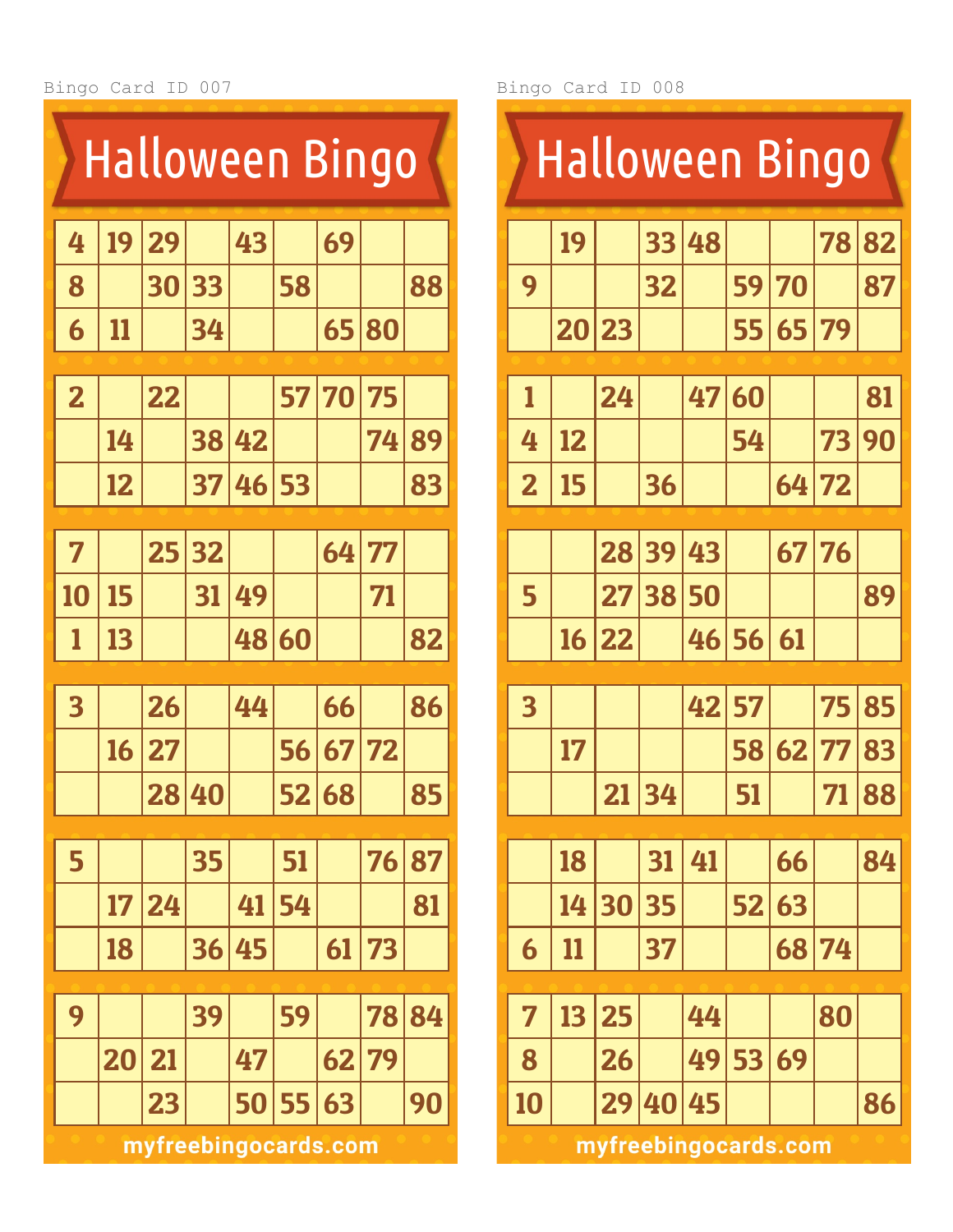|                         | <u>Halloween Bingo</u> |    |    |       |                      |    |    |    |  |  |  |
|-------------------------|------------------------|----|----|-------|----------------------|----|----|----|--|--|--|
| 9                       |                        | 23 | 38 |       | 60                   | 68 |    |    |  |  |  |
|                         | 13                     | 22 |    | 49    | 55                   |    | 72 |    |  |  |  |
|                         | 14                     |    | 37 | 45    |                      | 69 |    | 85 |  |  |  |
|                         |                        |    |    |       |                      |    |    |    |  |  |  |
| 10                      |                        |    | 33 |       | 54                   |    | 77 | 86 |  |  |  |
| $\overline{\mathbf{2}}$ | 18                     |    | 40 |       |                      |    | 71 | 83 |  |  |  |
| 5                       |                        | 26 |    | 50    |                      | 63 | 80 |    |  |  |  |
|                         |                        |    |    |       |                      |    |    |    |  |  |  |
| 6                       |                        | 29 |    |       | 57                   | 62 |    | 88 |  |  |  |
|                         | 17                     | 28 | 36 |       | 51                   |    | 79 |    |  |  |  |
| 7                       |                        |    | 32 | 44 52 |                      |    | 75 |    |  |  |  |
|                         |                        |    |    |       |                      |    |    |    |  |  |  |
| 8                       |                        | 24 |    |       | 56                   | 66 |    | 89 |  |  |  |
|                         | 12                     | 21 |    | 46    |                      | 65 | 73 |    |  |  |  |
|                         | 11                     |    | 31 | 47    | 53                   |    |    | 90 |  |  |  |
|                         | 20                     | 25 |    | 48    |                      | 67 |    | 81 |  |  |  |
| 4                       |                        |    | 34 | 41    |                      | 61 | 78 |    |  |  |  |
| 1                       |                        |    |    |       | 42 58 64             |    |    | 84 |  |  |  |
|                         |                        |    |    |       |                      |    |    |    |  |  |  |
|                         | 15                     | 27 |    | 43    |                      |    | 74 | 82 |  |  |  |
|                         | 16                     | 30 | 39 |       |                      | 70 |    | 87 |  |  |  |
| 3                       | 19                     |    | 35 |       | 59                   |    | 76 |    |  |  |  |
|                         |                        |    |    |       | myfreebingocards.com |    |    |    |  |  |  |

|                         | <b>Halloween Bingo</b> |           |                                        |       |       |       |       |       |  |  |  |  |  |
|-------------------------|------------------------|-----------|----------------------------------------|-------|-------|-------|-------|-------|--|--|--|--|--|
| $\overline{\mathbf{3}}$ |                        | 28        | 39                                     |       | 58    |       |       | 83    |  |  |  |  |  |
|                         | 13                     |           | 35                                     | 50    | 59    |       | 75    |       |  |  |  |  |  |
|                         | 12                     |           | 40                                     |       | 53    | 62 76 |       |       |  |  |  |  |  |
| 4                       | 16                     |           |                                        |       | 52    | 67    |       | 81    |  |  |  |  |  |
|                         | 19                     |           | 34                                     |       |       |       | 73    |       |  |  |  |  |  |
|                         |                        |           |                                        | 45    |       |       |       | 85    |  |  |  |  |  |
| 8                       |                        | 27        |                                        | 44    | 56    |       |       | 89    |  |  |  |  |  |
| $\overline{7}$          |                        | 23        | 36                                     |       |       | 61    | 78    |       |  |  |  |  |  |
|                         | 18                     | 30        | 37                                     |       | 55    |       |       | 90    |  |  |  |  |  |
| $\overline{\mathbf{z}}$ | 14                     |           |                                        | 47    | 57    | 70    |       |       |  |  |  |  |  |
| 1                       |                        | 26        |                                        |       | 51    | 69    | 79    |       |  |  |  |  |  |
|                         | 11                     |           | 38                                     | 41    |       | 65    | 80    |       |  |  |  |  |  |
|                         |                        | $\bf{22}$ |                                        | 31 42 |       |       |       | 71 87 |  |  |  |  |  |
|                         |                        |           |                                        |       |       |       |       |       |  |  |  |  |  |
| 10                      |                        | 21        |                                        | 46    |       |       | 63 74 |       |  |  |  |  |  |
| 5                       | 15                     |           | 32                                     | 43    |       |       |       | 86    |  |  |  |  |  |
| 6                       | 17                     |           |                                        |       | 48 54 |       |       | 88    |  |  |  |  |  |
|                         |                        | 24        | 33                                     | 49    |       | 68    |       | 84    |  |  |  |  |  |
| 9                       |                        | 29        |                                        |       | 60    | 64    | 72    |       |  |  |  |  |  |
|                         |                        |           |                                        |       |       |       |       | 82    |  |  |  |  |  |
|                         |                        |           | 20 25<br>66 77<br>myfreebingocards.com |       |       |       |       |       |  |  |  |  |  |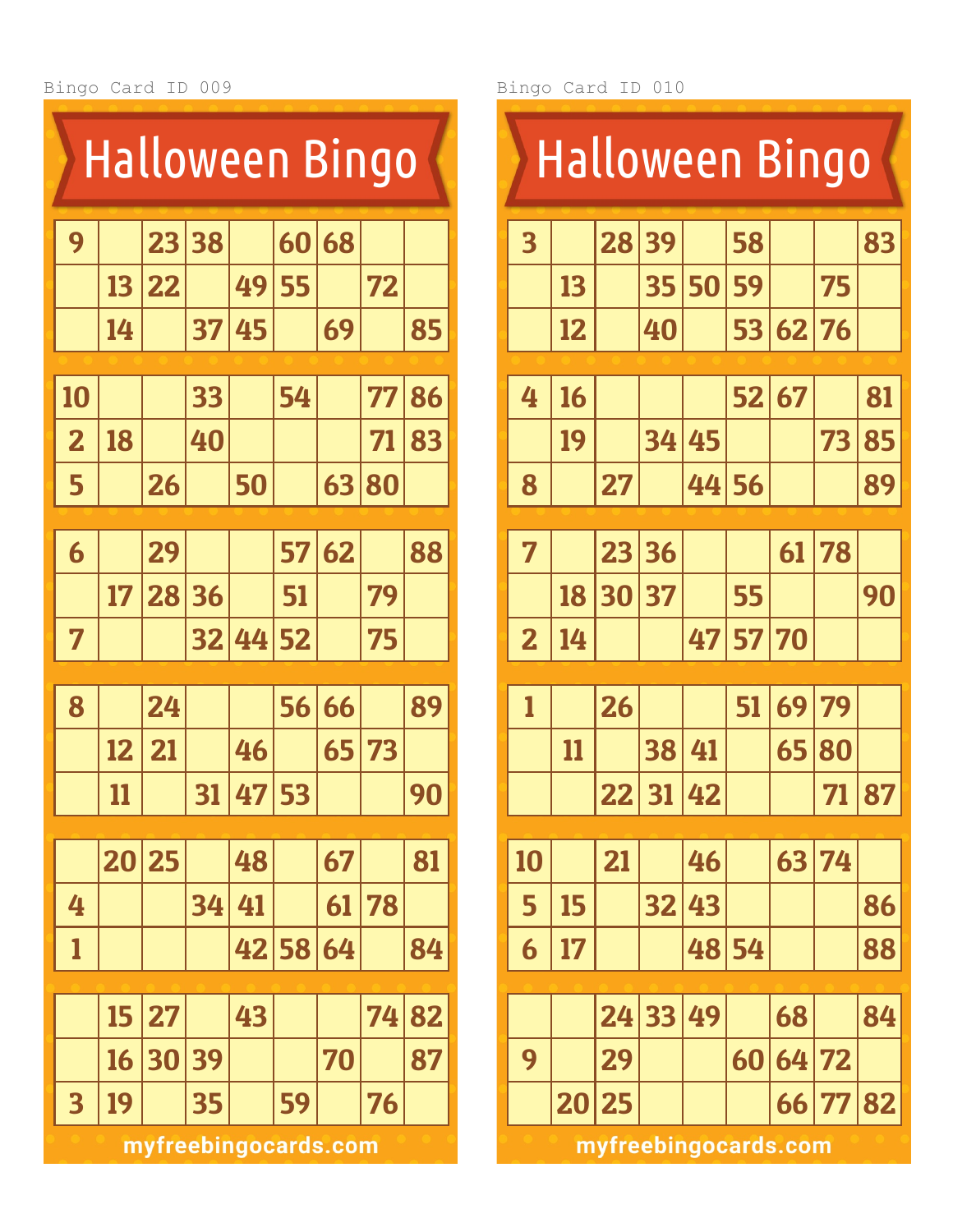| <b>Halloween Bingo</b>  |    |    |    |                      |    |    |    |    |  |  |
|-------------------------|----|----|----|----------------------|----|----|----|----|--|--|
| $\overline{\mathbf{3}}$ | 18 |    | 40 |                      |    | 65 | 73 |    |  |  |
| $\overline{\mathbf{2}}$ |    | 29 | 35 |                      | 52 |    |    | 87 |  |  |
| 6                       | 17 |    |    | 48                   | 57 | 66 |    |    |  |  |
|                         |    |    |    |                      |    |    |    |    |  |  |
|                         | 13 |    | 34 | 49                   | 51 |    | 71 |    |  |  |
| 9                       | 20 |    |    |                      | 60 |    | 75 | 84 |  |  |
|                         | 16 | 25 |    | 43                   |    | 63 | 79 |    |  |  |
|                         |    |    |    |                      |    |    |    |    |  |  |
|                         | 12 |    | 37 |                      | 59 | 68 |    | 90 |  |  |
| 8                       |    | 30 |    | 42                   |    |    | 80 | 89 |  |  |
|                         |    | 24 | 31 | 46                   |    | 69 |    | 85 |  |  |
|                         |    |    |    |                      |    |    |    |    |  |  |
| 4                       |    | 26 |    |                      | 55 |    | 77 | 86 |  |  |
|                         | 11 |    | 32 | 45                   |    | 70 | 76 |    |  |  |
|                         | 14 | 27 |    | 47                   | 53 |    | 78 |    |  |  |
|                         |    |    |    |                      |    |    |    |    |  |  |
| 1                       | 19 | 28 |    |                      | 58 |    | 74 |    |  |  |
| 5                       |    | 21 |    | 41                   | 54 | 61 |    |    |  |  |
| 7                       |    | 22 | 36 | 44                   |    |    |    | 82 |  |  |
|                         |    |    |    |                      |    |    |    |    |  |  |
|                         |    | 23 | 33 |                      |    | 64 | 72 | 88 |  |  |
| 10                      |    |    | 38 |                      | 56 | 62 |    | 81 |  |  |
|                         | 15 |    | 39 | 50                   |    | 67 |    | 83 |  |  |
|                         |    |    |    | myfreebingocards.com |    |    |    |    |  |  |

| <b>Halloween Bingo</b>  |       |                      |    |    |    |    |    |       |  |  |  |
|-------------------------|-------|----------------------|----|----|----|----|----|-------|--|--|--|
| 8                       |       | 30                   |    | 42 | 55 | 63 |    |       |  |  |  |
| 7                       |       | 25                   | 38 |    | 56 |    | 77 |       |  |  |  |
|                         | 19    |                      | 39 |    | 53 | 61 |    | 87    |  |  |  |
|                         |       |                      |    |    |    |    |    |       |  |  |  |
|                         | 15    |                      | 33 | 47 | 58 |    | 74 |       |  |  |  |
| 3                       |       | 24                   |    | 41 | 59 |    |    | 81    |  |  |  |
| 10                      |       | 27                   |    | 50 | 60 | 65 |    |       |  |  |  |
|                         |       |                      |    |    |    |    |    |       |  |  |  |
| 6                       |       |                      | 32 |    |    | 69 | 80 | 88    |  |  |  |
|                         |       | 21                   | 36 |    | 51 | 70 |    | 83    |  |  |  |
|                         | 20 22 |                      |    | 49 |    | 67 |    | 89    |  |  |  |
|                         |       |                      |    |    |    |    |    |       |  |  |  |
|                         | 14    | 26                   | 35 |    | 54 |    | 79 |       |  |  |  |
| $\overline{\mathbf{2}}$ | 16    |                      | 37 |    |    | 66 | 75 |       |  |  |  |
| $\mathbf{1}$            | 17    |                      |    | 45 |    |    |    | 76 84 |  |  |  |
|                         |       |                      |    |    |    |    |    |       |  |  |  |
|                         | 18    | 23                   |    |    | 52 |    | 72 | 82    |  |  |  |
| 4                       |       | 28                   |    | 43 |    | 68 |    | 86    |  |  |  |
| 9                       |       |                      | 31 | 48 |    | 64 |    | 85    |  |  |  |
|                         |       |                      |    |    |    |    |    |       |  |  |  |
| 5                       | 11    |                      |    | 44 |    | 62 | 78 |       |  |  |  |
|                         | 12    | 29                   | 34 |    |    |    | 71 | 90    |  |  |  |
|                         | 13    |                      | 40 | 46 | 57 |    | 73 |       |  |  |  |
|                         |       | myfreebingocards.com |    |    |    |    |    |       |  |  |  |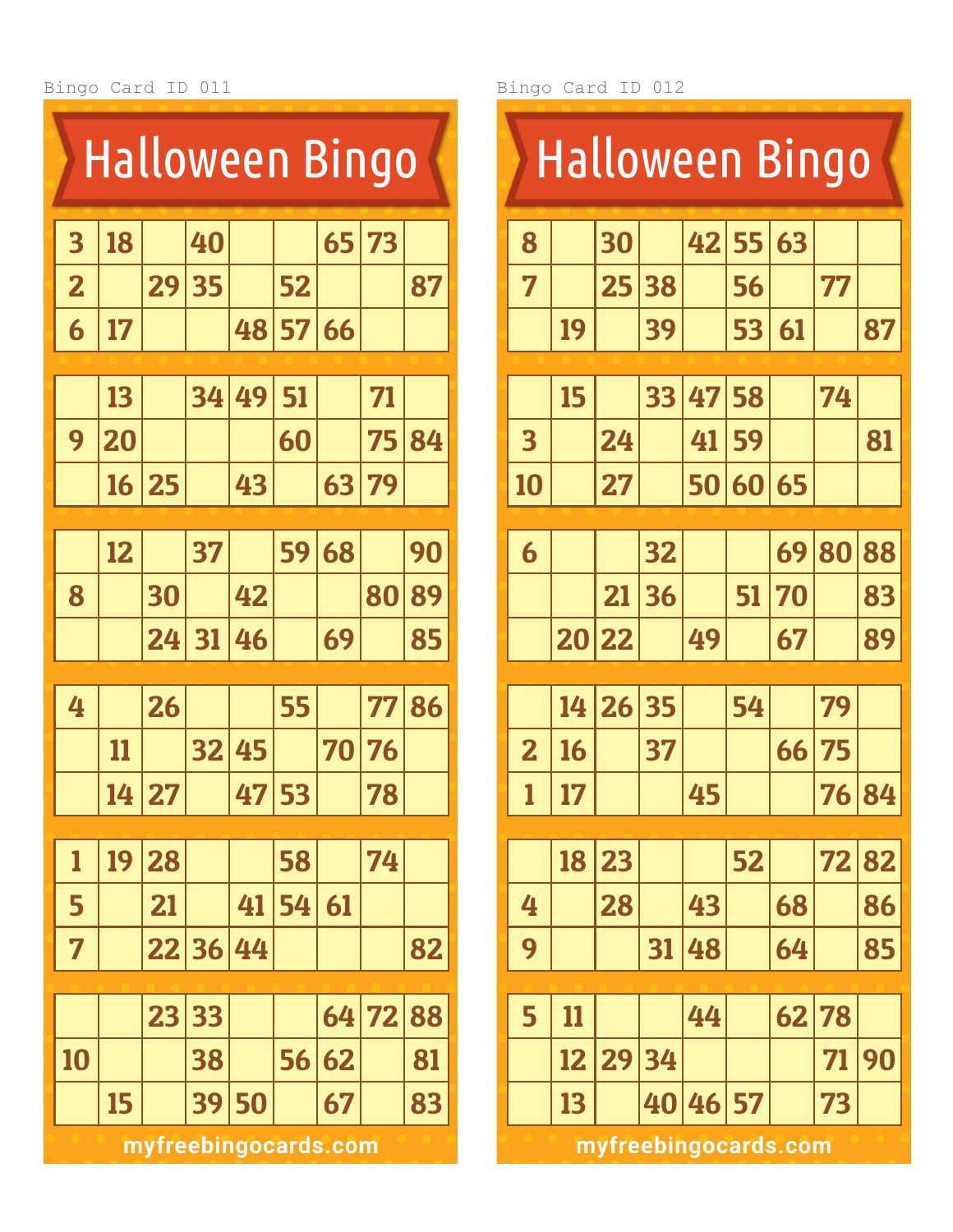|                         |    | <b>Halloween Bingo</b> |       |    |    |    |    |    |
|-------------------------|----|------------------------|-------|----|----|----|----|----|
| 9                       |    |                        |       | 45 | 53 |    | 77 | 88 |
|                         | 20 |                        |       | 46 | 51 | 67 |    | 82 |
|                         |    | 28                     | 32    | 43 | 55 |    |    | 85 |
|                         |    |                        |       |    |    |    |    |    |
| 5                       | 15 |                        |       |    | 59 | 64 |    | 84 |
|                         | 14 |                        | 37    | 48 |    |    | 71 | 86 |
| 10                      |    | 29                     | 31    |    | 60 |    |    | 90 |
|                         |    |                        |       |    |    |    |    |    |
| 4                       |    | 23                     | 40    |    |    | 70 | 78 |    |
|                         | 17 | 22                     | 39    |    | 57 | 69 |    |    |
| 6                       |    | 26                     | 35    | 49 |    |    |    | 81 |
|                         |    |                        |       |    |    |    |    |    |
|                         | 11 | 25                     | 33    |    | 56 |    |    | 83 |
| 7                       |    |                        | 38    | 50 |    | 65 | 73 |    |
| 8                       | 12 |                        |       | 41 | 58 |    | 79 |    |
|                         |    |                        |       |    |    |    |    |    |
| 1                       |    | 27                     |       |    | 54 | 66 |    | 87 |
|                         | 16 | 21                     |       | 44 |    | 62 | 74 |    |
|                         |    | 24                     | 34 42 |    |    | 68 | 72 |    |
|                         |    |                        |       |    |    |    |    |    |
| $\overline{\mathbf{2}}$ | 13 |                        |       |    | 52 | 61 | 76 |    |
|                         | 18 | 30                     | 36    |    |    | 63 | 75 |    |
| $\overline{\mathbf{3}}$ | 19 |                        |       | 47 |    |    | 80 | 89 |
|                         |    | myfreebingocards.com   |       |    |    |    |    |    |

| <b>Halloween Bingo</b>  |    |                 |       |    |    |            |       |    |  |  |  |
|-------------------------|----|-----------------|-------|----|----|------------|-------|----|--|--|--|
| 10                      |    |                 | 35    | 43 | 57 |            |       | 81 |  |  |  |
|                         | 18 | 22 36           |       |    | 54 |            | 78    |    |  |  |  |
|                         | 19 |                 | 33    | 41 |    | 67         | 72    |    |  |  |  |
| 5                       |    | $\overline{27}$ | 38    |    | 60 |            |       | 85 |  |  |  |
| 4                       |    | 21              |       | 45 | 59 |            | 75    |    |  |  |  |
| 7                       | 13 |                 |       | 49 |    | 61         |       | 90 |  |  |  |
|                         |    |                 |       |    |    |            |       |    |  |  |  |
| 1                       |    | 30              |       | 50 | 55 |            | 74    |    |  |  |  |
| $\overline{\mathbf{z}}$ |    | 29              |       | 47 |    | 68         | 76    |    |  |  |  |
| 6                       | 12 |                 | 39    |    |    |            | 80    | 83 |  |  |  |
|                         | 16 |                 | 40    |    |    | 63         | 71    | 82 |  |  |  |
|                         | 15 | 25              |       | 46 |    | 69         |       | 89 |  |  |  |
| $\overline{\mathbf{3}}$ |    | 23              |       |    |    | 56 64      |       | 84 |  |  |  |
|                         |    |                 |       |    |    |            |       |    |  |  |  |
| 8                       |    | 28              |       |    | 52 | $\vert 62$ |       | 86 |  |  |  |
|                         | 17 | 24              |       | 48 |    | 66         | 73    |    |  |  |  |
|                         | 11 |                 | 31    |    |    |            | 65 77 | 88 |  |  |  |
|                         |    |                 |       |    |    |            |       |    |  |  |  |
|                         | 14 |                 | 26 34 |    | 58 | 70         |       |    |  |  |  |
|                         | 20 |                 | 32    | 44 | 51 |            |       | 87 |  |  |  |
| 9                       |    |                 | 37    | 42 | 53 |            | 79    |    |  |  |  |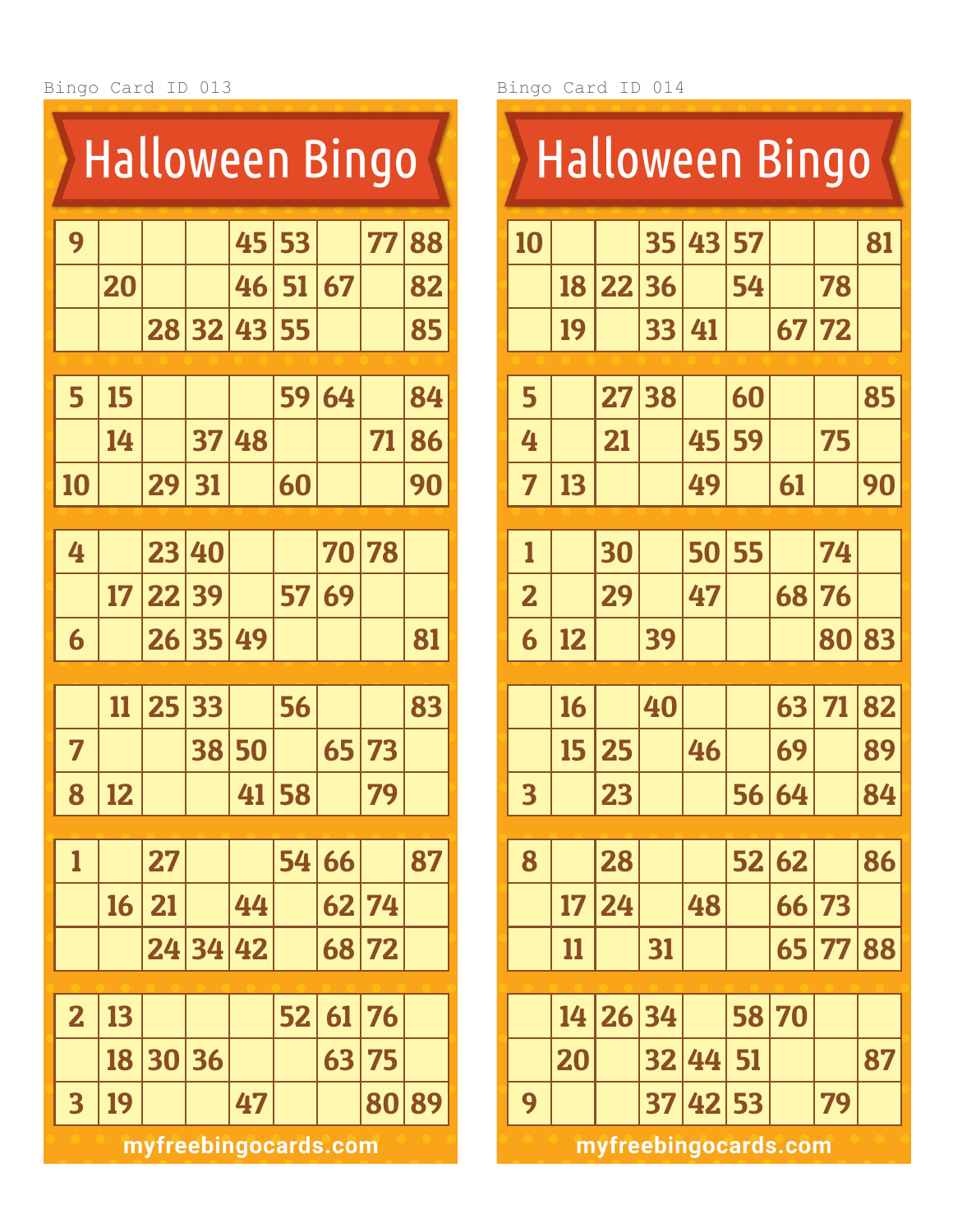|                         | <b>Halloween Bingo</b> |    |    |    |       |                      |    |    |  |  |  |  |
|-------------------------|------------------------|----|----|----|-------|----------------------|----|----|--|--|--|--|
| 8                       | 12                     |    |    | 47 | 57    |                      |    | 90 |  |  |  |  |
|                         | 17                     | 25 | 33 |    |       | 68                   | 71 |    |  |  |  |  |
|                         | 11                     |    | 31 | 44 |       |                      | 75 | 81 |  |  |  |  |
|                         | 20                     | 26 | 35 | 50 |       |                      | 80 |    |  |  |  |  |
| 9                       |                        | 23 |    | 49 | 51    | 62                   |    |    |  |  |  |  |
| $\overline{\mathbf{3}}$ |                        | 28 | 39 |    | 58    |                      |    | 84 |  |  |  |  |
|                         |                        |    |    |    |       |                      |    |    |  |  |  |  |
|                         | 19                     |    | 40 | 45 | 53    |                      |    | 89 |  |  |  |  |
|                         | 15                     |    | 37 | 46 |       | 65                   |    | 87 |  |  |  |  |
| $\overline{\mathbf{2}}$ |                        | 29 |    |    | 59    |                      | 73 | 88 |  |  |  |  |
|                         | 13                     | 30 |    | 42 |       | 64                   | 72 |    |  |  |  |  |
|                         | 18                     | 21 | 36 |    |       | 66                   | 79 |    |  |  |  |  |
| 6                       |                        |    | 38 |    | 48 54 |                      |    | 85 |  |  |  |  |
|                         | 14                     |    | 34 |    |       | 70                   | 74 | 86 |  |  |  |  |
| 5                       |                        |    |    | 41 | 52    | 61                   |    | 82 |  |  |  |  |
| 7                       |                        | 24 |    |    | 56    | 63                   | 76 |    |  |  |  |  |
|                         |                        |    |    |    |       |                      |    |    |  |  |  |  |
| 1                       |                        | 22 |    | 43 |       | 67                   | 78 |    |  |  |  |  |
| 4                       | 16                     |    | 32 |    | 55    |                      |    | 83 |  |  |  |  |
| 10                      |                        | 27 |    |    | 60    | 69                   | 77 |    |  |  |  |  |
|                         |                        |    |    |    |       | myfreebingocards.com |    |    |  |  |  |  |

|                         |    | <b>Halloween Bingo</b> |    |    |       |    |    |    |
|-------------------------|----|------------------------|----|----|-------|----|----|----|
|                         | 15 | 23                     | 37 |    |       | 61 |    | 87 |
|                         | 16 |                        | 34 | 47 | 58    |    | 80 |    |
| $\overline{\mathbf{2}}$ |    | 21                     |    | 41 |       | 65 |    | 83 |
|                         |    |                        |    |    |       |    |    |    |
| 7                       | 13 |                        |    |    | 48 52 |    |    | 85 |
| 1                       |    | 25                     | 40 | 43 |       | 70 |    |    |
| 10                      | 18 | 29                     |    |    | 55    |    | 71 |    |
| 9                       | 19 | 30                     |    | 49 |       |    |    | 88 |
| 5                       | 20 |                        | 39 |    | 54    | 63 |    |    |
| $\overline{\mathbf{3}}$ |    | 27                     |    | 44 | 56    |    | 74 |    |
| 8                       |    |                        | 35 | 42 | 60    |    |    | 89 |
|                         | 11 | 26                     |    | 46 |       | 62 | 79 |    |
|                         | 14 | 28 36                  |    |    |       | 69 |    | 81 |
|                         |    |                        |    |    |       |    |    |    |
| 4                       |    |                        | 32 |    |       | 64 | 77 | 84 |
|                         | 12 |                        | 38 |    | 51    |    | 78 | 86 |
|                         |    | 24                     |    | 45 | 53    | 66 | 75 |    |
| 6                       |    |                        |    | 50 | 57    |    | 76 | 90 |
|                         |    | 22                     | 31 |    |       | 68 | 72 | 82 |
|                         | 17 |                        | 33 |    | 59    | 67 | 73 |    |
|                         |    | myfreebingocards.com   |    |    |       |    |    |    |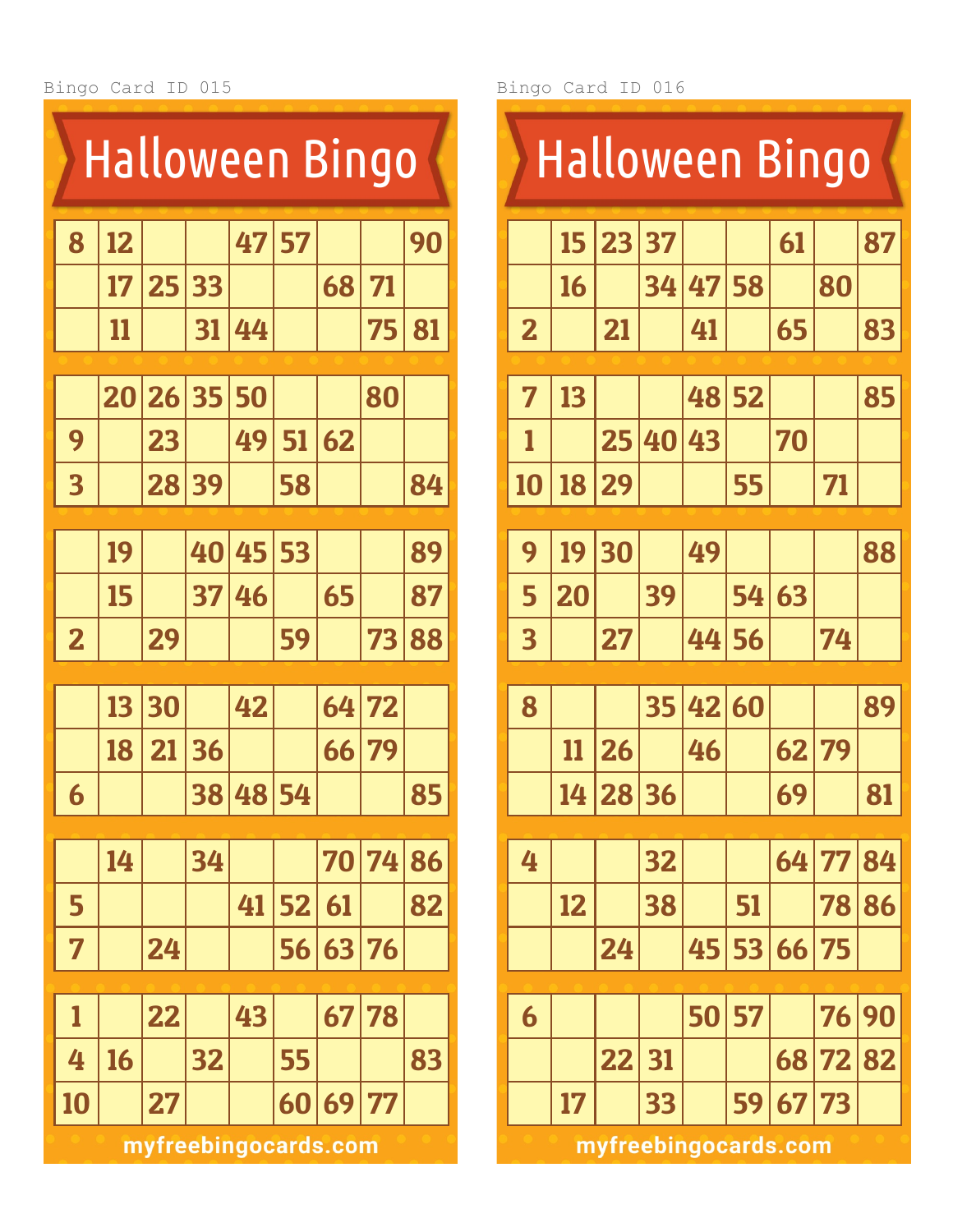Bingo Card ID 017 Bingo Card ID 018

| <b>Halloween Bingo</b>  |    |    |    |                            |    |       |    |    |  |  |  |
|-------------------------|----|----|----|----------------------------|----|-------|----|----|--|--|--|
|                         | 13 | 27 |    | 48                         | 51 |       | 77 |    |  |  |  |
| 5                       |    | 24 | 37 |                            |    | 70    |    | 85 |  |  |  |
| 6                       | 11 |    |    | 42                         | 55 |       |    | 84 |  |  |  |
|                         |    |    |    |                            |    |       |    |    |  |  |  |
| 3                       |    | 30 |    | 45                         | 60 |       | 73 |    |  |  |  |
| 8                       | 15 |    |    | 44                         |    | 61    |    | 89 |  |  |  |
|                         | 19 | 29 | 31 |                            | 53 |       |    | 81 |  |  |  |
|                         | 20 |    | 38 |                            | 52 | 64    |    | 90 |  |  |  |
|                         |    | 25 | 33 | 46                         |    |       | 75 | 83 |  |  |  |
| 9                       |    | 26 |    |                            | 59 | 69    | 78 |    |  |  |  |
|                         | 17 |    | 39 |                            | 54 | 67    | 79 |    |  |  |  |
|                         |    |    |    |                            |    |       |    |    |  |  |  |
| 10                      |    | 22 |    |                            | 56 |       | 71 | 86 |  |  |  |
|                         | 16 | 28 |    | 50                         |    |       | 74 | 88 |  |  |  |
| 1                       |    |    | 34 | 41                         |    | 68    |    | 82 |  |  |  |
|                         | 18 |    | 32 | 43                         | 58 | 65    |    |    |  |  |  |
| 4                       |    | 21 | 36 |                            |    | 66 76 |    |    |  |  |  |
|                         | 14 | 23 | 35 |                            |    | 62    | 80 |    |  |  |  |
|                         |    |    |    |                            |    |       |    |    |  |  |  |
| $\overline{\mathbf{2}}$ |    |    | 40 | 47                         | 57 |       | 72 |    |  |  |  |
| 7                       | 12 |    |    | 49<br>myfreebingocards.com |    | 63    |    | 87 |  |  |  |

| $\overline{\mathbf{3}}$ |    | <b>Halloween Bingo</b> |          |    |    |    |    |    |  |  |  |  |  |
|-------------------------|----|------------------------|----------|----|----|----|----|----|--|--|--|--|--|
|                         |    | 27                     | 38       |    | 60 |    |    | 81 |  |  |  |  |  |
| 1                       | 17 | 21                     |          |    |    | 67 |    | 88 |  |  |  |  |  |
| 5                       |    | 28                     |          | 41 |    |    | 75 | 90 |  |  |  |  |  |
|                         | 14 |                        | 32       |    | 51 |    | 74 | 87 |  |  |  |  |  |
| 9                       | 20 |                        |          |    | 54 | 63 | 79 |    |  |  |  |  |  |
|                         | 19 | 23                     |          | 45 | 59 |    | 71 |    |  |  |  |  |  |
|                         |    |                        |          |    |    |    |    |    |  |  |  |  |  |
|                         | 15 | 29                     |          | 50 |    |    | 80 | 82 |  |  |  |  |  |
|                         | 16 |                        | 35       | 43 | 57 |    | 73 |    |  |  |  |  |  |
| 10                      |    |                        | 34       |    | 58 | 65 |    | 85 |  |  |  |  |  |
| $\overline{7}$          |    |                        | 36       | 42 | 55 | 68 |    |    |  |  |  |  |  |
|                         | 12 |                        | 40       | 49 |    | 69 | 76 |    |  |  |  |  |  |
|                         |    |                        | 24 31 44 |    |    | 61 |    | 84 |  |  |  |  |  |
|                         | 18 |                        | 33       |    | 56 | 64 | 78 |    |  |  |  |  |  |
|                         | 11 | 22                     |          | 46 | 52 |    | 72 |    |  |  |  |  |  |
| 6                       |    |                        | 37       | 48 |    | 66 |    | 83 |  |  |  |  |  |
|                         |    |                        |          |    |    |    |    |    |  |  |  |  |  |
| 8                       |    | 26                     |          | 47 |    | 70 |    | 89 |  |  |  |  |  |
| 4                       | 13 | 25                     |          |    |    | 62 | 77 |    |  |  |  |  |  |
| $\overline{\mathbf{2}}$ |    | 30                     | 39       |    | 53 |    |    | 86 |  |  |  |  |  |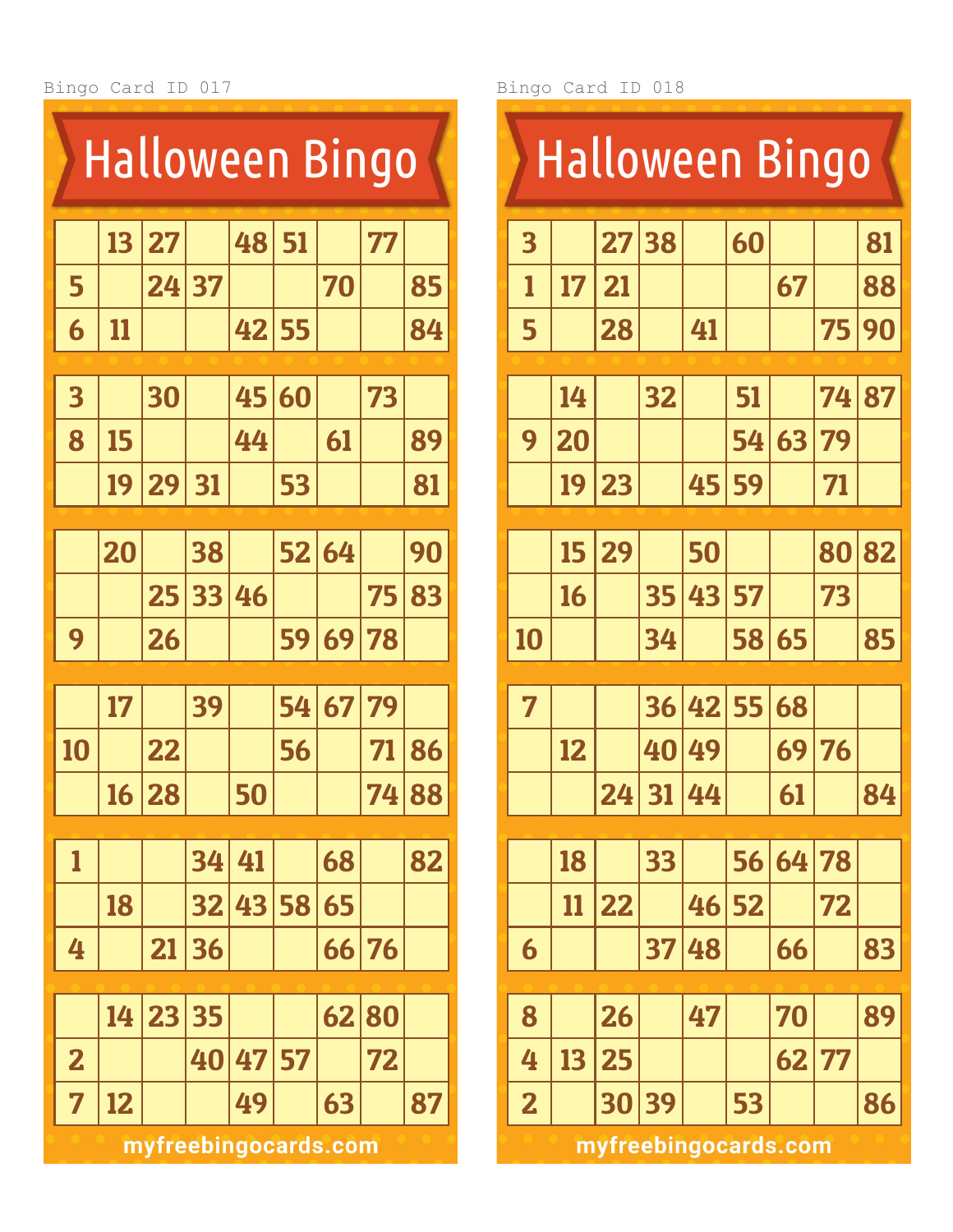|                            |    |       | <b>Halloween Bingo</b> |    |    |           |    |    |  |  |  |  |
|----------------------------|----|-------|------------------------|----|----|-----------|----|----|--|--|--|--|
| 7                          | 17 |       | 31                     | 50 |    |           |    | 88 |  |  |  |  |
|                            | 11 | 28    | 35                     |    |    | 65        | 71 |    |  |  |  |  |
| 4                          | 18 |       | 40                     |    | 57 | 64        |    |    |  |  |  |  |
| 10                         |    | 22    |                        |    |    | 69        | 78 | 81 |  |  |  |  |
| 9                          |    |       | 33                     |    | 53 | 61        | 80 |    |  |  |  |  |
| 32<br>13<br>77<br>82<br>41 |    |       |                        |    |    |           |    |    |  |  |  |  |
|                            |    |       |                        |    |    |           |    |    |  |  |  |  |
|                            | 19 | 25 39 |                        |    | 55 |           |    | 85 |  |  |  |  |
| 5                          |    | 24    |                        | 44 |    | <b>70</b> | 72 |    |  |  |  |  |
| 6                          | 14 |       |                        | 49 | 58 |           |    | 84 |  |  |  |  |
| $\overline{\mathbf{2}}$    |    | 26    |                        |    | 59 | 63        |    | 89 |  |  |  |  |
| 8                          |    | 30    | 34                     |    | 51 |           | 75 |    |  |  |  |  |
|                            | 12 | 21    |                        | 47 | 54 |           | 74 |    |  |  |  |  |
|                            |    |       |                        |    |    |           |    |    |  |  |  |  |
| 1                          |    |       | 36                     | 48 | 56 |           |    | 90 |  |  |  |  |
|                            | 16 | 23    | 38                     |    | 60 | 66        |    |    |  |  |  |  |
|                            | 15 | 27    |                        | 45 |    | 68        | 73 |    |  |  |  |  |
|                            |    |       |                        |    |    |           |    |    |  |  |  |  |
|                            |    | 29    | 37                     | 46 |    | 62        |    | 83 |  |  |  |  |
| 3                          |    |       |                        | 42 |    | 67        | 79 | 86 |  |  |  |  |
|                            | 20 |       |                        | 43 | 52 |           | 76 | 87 |  |  |  |  |
|                            |    |       |                        |    |    |           |    |    |  |  |  |  |

|                         | <b>Halloween Bingo</b> |                      |          |             |       |    |       |    |  |  |  |  |
|-------------------------|------------------------|----------------------|----------|-------------|-------|----|-------|----|--|--|--|--|
|                         | 18                     |                      |          | 47          | 55    | 61 |       | 87 |  |  |  |  |
| 7                       |                        |                      | 40       | 43          | 54    |    |       | 81 |  |  |  |  |
|                         |                        | 21                   | 31       | 45          | 59    |    | 78    |    |  |  |  |  |
| 1                       | 12                     | 25                   |          |             |       | 68 | 71    |    |  |  |  |  |
| 8                       |                        | 30                   |          | 48          | 51    | 70 |       |    |  |  |  |  |
| $\overline{\mathbf{3}}$ |                        | 23                   | 34       |             |       | 67 |       | 84 |  |  |  |  |
|                         |                        |                      |          |             |       |    |       |    |  |  |  |  |
|                         | 15                     |                      | 39       |             | 60    |    | 72    | 83 |  |  |  |  |
| 9                       | 14                     |                      | 37       |             |       |    | 75    | 85 |  |  |  |  |
|                         | 16                     | 22                   |          | 49          |       | 62 | 74    |    |  |  |  |  |
| 4                       | 20                     |                      |          |             | 53    |    | 79    | 89 |  |  |  |  |
|                         | 11                     | 29                   |          |             |       | 65 | 80    | 90 |  |  |  |  |
|                         | 13                     |                      | 38 41    |             |       |    | 64 73 |    |  |  |  |  |
|                         |                        |                      |          |             |       |    |       |    |  |  |  |  |
| $\overline{\mathbf{2}}$ |                        |                      | 24 35 44 |             |       |    | 76    |    |  |  |  |  |
| 6                       | 17                     | 26                   |          |             |       | 63 |       | 86 |  |  |  |  |
| 5                       |                        |                      | 28 36    |             | 56    | 69 |       |    |  |  |  |  |
|                         | 19                     |                      |          |             | 46 58 | 66 |       | 88 |  |  |  |  |
| 10                      |                        |                      |          | 32 50 52    |       |    |       | 82 |  |  |  |  |
|                         |                        |                      |          | 27 33 42 57 |       |    | 77    |    |  |  |  |  |
|                         |                        | myfreebingocards.com |          |             |       |    |       |    |  |  |  |  |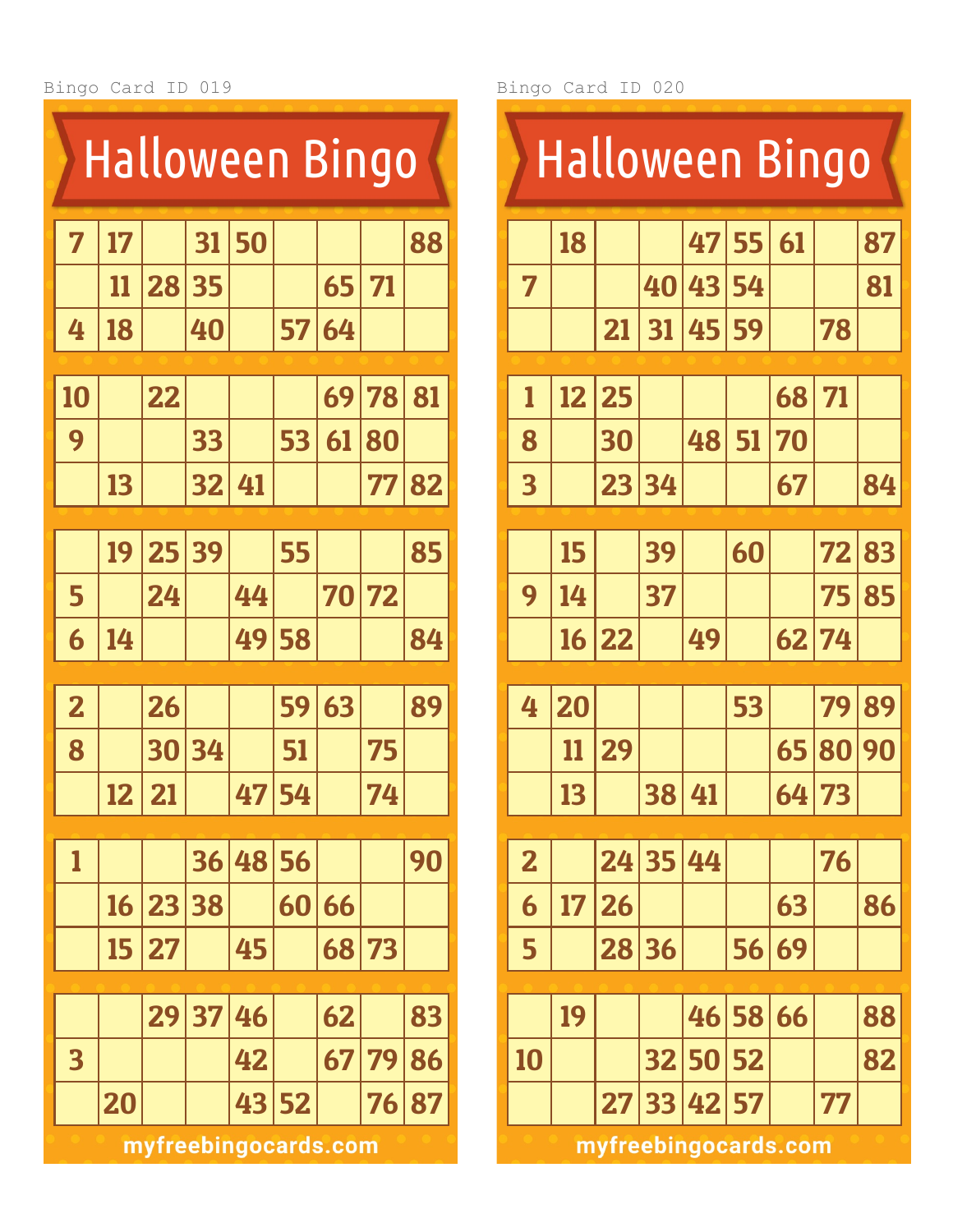|                         | Halloween Bingo |       |    |                      |    |       |    |    |  |  |  |  |
|-------------------------|-----------------|-------|----|----------------------|----|-------|----|----|--|--|--|--|
| 8                       | 11              |       |    |                      | 51 | 68    |    | 83 |  |  |  |  |
| $\overline{\mathbf{2}}$ |                 | 30    |    | 45                   |    | 61    |    | 81 |  |  |  |  |
| 5                       |                 |       | 37 |                      | 58 | 62    | 77 |    |  |  |  |  |
|                         |                 |       |    |                      |    |       |    |    |  |  |  |  |
| 4                       |                 | 21    |    |                      | 60 |       | 71 | 85 |  |  |  |  |
|                         | 15              |       |    | 44                   | 57 | 65    | 74 |    |  |  |  |  |
| 6                       |                 |       | 33 | 49                   |    | 64    | 73 |    |  |  |  |  |
|                         |                 |       |    |                      |    |       |    |    |  |  |  |  |
|                         |                 | 24    | 35 | 41                   | 52 |       | 75 |    |  |  |  |  |
|                         | 20              | 29    | 38 |                      |    | 69    |    | 88 |  |  |  |  |
| 10                      |                 | 27    | 39 |                      |    | 70    |    | 82 |  |  |  |  |
|                         |                 |       |    |                      |    |       |    |    |  |  |  |  |
|                         | 13              | 28    |    | 50                   |    | 63    |    | 84 |  |  |  |  |
| 1                       | 12              |       | 31 |                      | 55 |       |    | 89 |  |  |  |  |
| $\overline{\mathbf{3}}$ | 19              |       |    | 43                   | 54 |       | 79 |    |  |  |  |  |
| 7                       |                 |       | 34 | 46                   |    |       |    | 87 |  |  |  |  |
|                         |                 |       |    |                      |    | 66    |    |    |  |  |  |  |
|                         | 14              | 25    |    | 48                   | 53 |       | 80 |    |  |  |  |  |
|                         | <u>16</u>       | 26 36 |    |                      | 59 |       | 76 |    |  |  |  |  |
|                         | 18              | 22    |    | 42                   | 56 |       |    | 86 |  |  |  |  |
|                         |                 |       |    |                      |    |       |    |    |  |  |  |  |
| 9                       |                 | 23    | 40 |                      |    |       | 78 | 90 |  |  |  |  |
|                         | 17              |       | 32 | 47                   |    | 67 72 |    |    |  |  |  |  |
|                         |                 |       |    | myfreebingocards.com |    |       |    |    |  |  |  |  |

Bingo Card ID 022

|                         | <b>Halloween Bingo</b> |    |    |    |    |    |    |    |  |  |  |  |
|-------------------------|------------------------|----|----|----|----|----|----|----|--|--|--|--|
| 1                       |                        |    | 35 |    | 58 | 67 | 73 |    |  |  |  |  |
|                         | 20                     | 27 |    | 41 |    | 61 |    | 88 |  |  |  |  |
| 5                       |                        |    | 34 |    | 51 | 64 |    | 82 |  |  |  |  |
|                         |                        |    |    |    |    |    |    |    |  |  |  |  |
|                         |                        | 23 | 39 | 48 |    |    | 71 | 87 |  |  |  |  |
|                         | 11                     | 25 |    |    | 52 |    | 75 | 86 |  |  |  |  |
| 10                      |                        | 28 |    |    |    | 63 | 78 | 85 |  |  |  |  |
|                         |                        |    |    |    |    |    |    |    |  |  |  |  |
|                         | 14                     | 29 |    | 50 | 55 |    | 72 |    |  |  |  |  |
| 3                       |                        | 21 | 31 |    |    | 65 | 74 |    |  |  |  |  |
| $\overline{\mathbf{2}}$ |                        | 24 |    | 47 |    |    | 79 | 83 |  |  |  |  |
|                         |                        |    |    |    |    |    |    |    |  |  |  |  |
| 9                       |                        |    |    | 42 | 54 | 69 | 77 |    |  |  |  |  |
|                         |                        | 26 | 40 | 45 | 59 | 70 |    |    |  |  |  |  |
|                         | 19                     |    | 33 |    | 60 | 66 |    | 84 |  |  |  |  |
|                         |                        |    |    |    |    |    |    |    |  |  |  |  |
| 4                       | 17                     |    | 36 |    | 53 | 68 |    |    |  |  |  |  |
| 6                       | 18                     | 30 |    | 44 |    |    |    | 90 |  |  |  |  |
| 8                       | 15                     |    | 38 | 43 |    |    | 76 |    |  |  |  |  |
|                         |                        |    |    |    |    |    |    |    |  |  |  |  |
|                         | 16                     |    | 32 | 49 | 56 |    |    | 81 |  |  |  |  |
| 7                       | 12                     |    | 37 |    | 57 |    |    | 89 |  |  |  |  |
|                         | 13                     | 22 |    | 46 |    | 62 | 80 |    |  |  |  |  |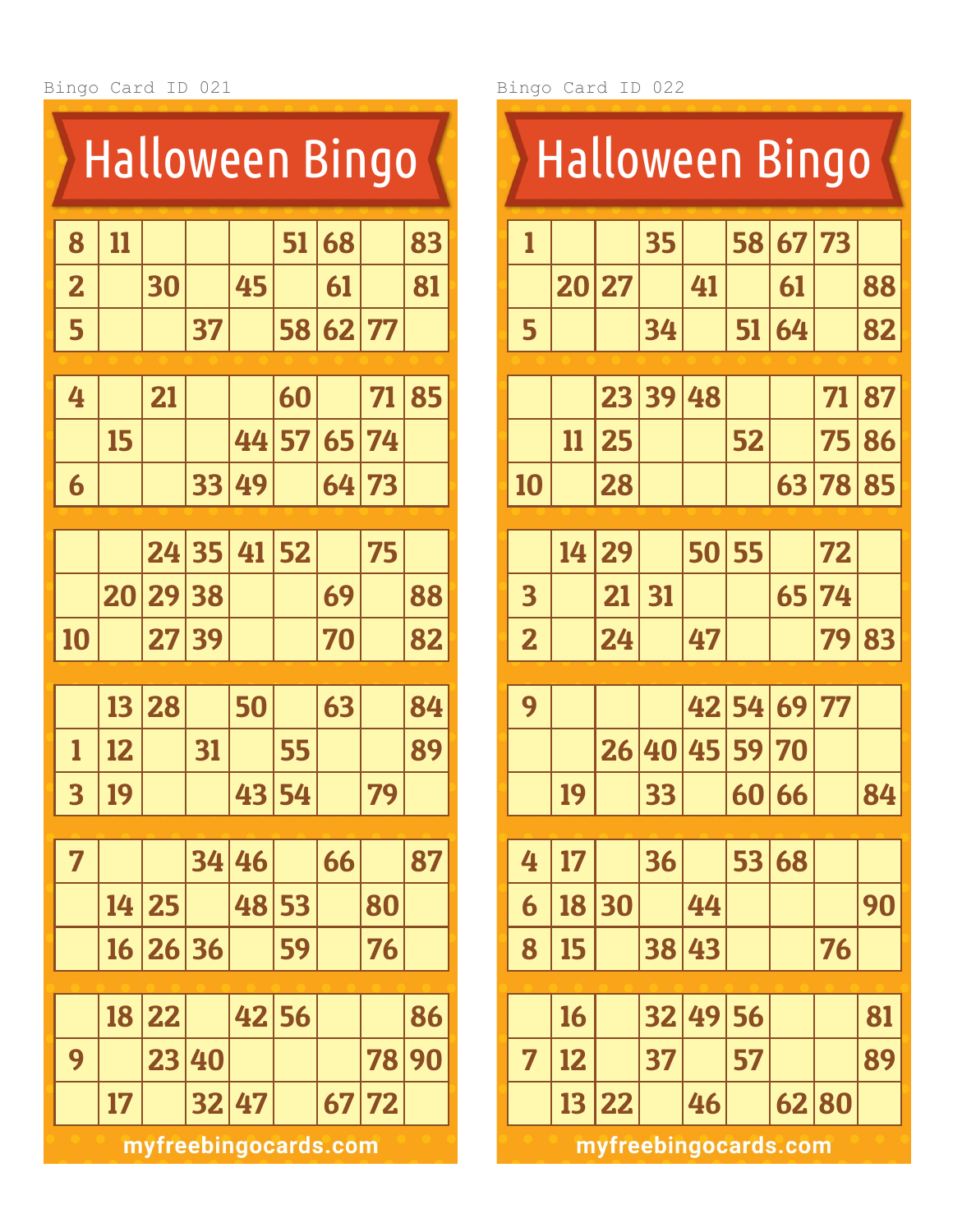| <b>Halloween Bingo</b>  |    |       |    |                      |       |    |    |    |  |  |  |
|-------------------------|----|-------|----|----------------------|-------|----|----|----|--|--|--|
|                         | 17 | 25    | 31 |                      | 57    |    |    | 88 |  |  |  |
| 10                      |    | 24    |    | 48                   | 51    | 63 |    |    |  |  |  |
| 1                       | 13 |       |    | 41                   |       | 61 | 78 |    |  |  |  |
|                         |    | 29    | 38 | 42                   |       | 65 |    | 82 |  |  |  |
|                         | 15 |       | 40 |                      | 54    | 68 |    | 86 |  |  |  |
| 4                       |    |       | 37 | 45                   |       |    | 72 | 84 |  |  |  |
| 9                       |    | 21    |    | 44                   | 53    |    | 77 |    |  |  |  |
|                         |    |       |    |                      |       |    |    |    |  |  |  |
|                         | 18 | 30    | 32 |                      |       | 62 |    | 90 |  |  |  |
| 7                       | 19 |       |    | 49                   | 55    | 64 |    |    |  |  |  |
| 8                       |    | 23    |    | 50                   | 59    | 69 |    |    |  |  |  |
| 5                       | 11 |       |    | 43                   |       | 67 |    | 81 |  |  |  |
|                         | 14 | 26 35 |    |                      | 60    |    | 76 |    |  |  |  |
|                         | 16 | 28    |    |                      | 56    | 66 | 75 |    |  |  |  |
| 6                       |    | 22    | 34 |                      |       |    | 73 | 83 |  |  |  |
| $\overline{\mathbf{2}}$ | 20 |       |    |                      | 46 58 |    | 74 |    |  |  |  |
|                         |    |       |    |                      |       |    |    |    |  |  |  |
| 3                       |    |       | 33 |                      |       | 70 | 80 | 85 |  |  |  |
|                         |    | 27    | 39 | 47                   |       |    | 71 | 87 |  |  |  |
|                         | 12 |       | 36 |                      | 52    |    | 79 | 89 |  |  |  |
|                         |    |       |    | myfreebingocards.com |       |    |    |    |  |  |  |

Bingo Card ID 024

|                         | <b>Halloween Bingo</b> |    |    |    |    |       |       |    |  |  |  |  |
|-------------------------|------------------------|----|----|----|----|-------|-------|----|--|--|--|--|
|                         |                        | 21 |    | 47 |    | 53 68 | 78    |    |  |  |  |  |
| 7                       |                        |    | 38 | 41 |    |       | 72    | 86 |  |  |  |  |
|                         | 15                     |    | 31 | 44 |    | 62    |       | 81 |  |  |  |  |
|                         |                        |    |    |    |    |       |       |    |  |  |  |  |
|                         | 14                     |    | 32 |    | 51 |       | 67 76 |    |  |  |  |  |
| $\overline{\mathbf{3}}$ |                        |    | 35 | 43 | 55 |       |       | 83 |  |  |  |  |
|                         | 19                     | 28 |    | 45 |    | 66    |       | 88 |  |  |  |  |
|                         |                        |    |    |    |    |       |       |    |  |  |  |  |
| 5                       |                        | 30 |    | 49 |    | 65    | 74    |    |  |  |  |  |
| 8                       |                        | 27 | 34 |    | 58 |       | 80    |    |  |  |  |  |
| 9                       | 11                     | 22 |    |    |    |       | 71    | 82 |  |  |  |  |
|                         |                        |    |    |    |    |       |       |    |  |  |  |  |
|                         | 20                     | 25 |    | 50 | 52 |       |       | 84 |  |  |  |  |
| 1                       | 13                     | 24 |    |    |    | 63    | 73    |    |  |  |  |  |
| 4                       | 16                     |    | 39 |    |    | 64    |       | 87 |  |  |  |  |
|                         |                        |    |    |    |    |       |       |    |  |  |  |  |
|                         | 18                     |    | 40 |    | 54 | 70    |       | 89 |  |  |  |  |
|                         | 12                     | 23 |    | 46 |    | 61    | 75    |    |  |  |  |  |
| 6                       |                        |    | 33 | 48 | 59 |       |       | 90 |  |  |  |  |
|                         |                        |    |    |    |    |       |       |    |  |  |  |  |
| 10                      |                        | 29 |    |    | 57 | 69    |       | 85 |  |  |  |  |
|                         | 17                     |    | 36 | 42 | 56 |       | 77    |    |  |  |  |  |
| $\overline{\mathbf{2}}$ |                        | 26 | 37 |    | 60 |       | 79    |    |  |  |  |  |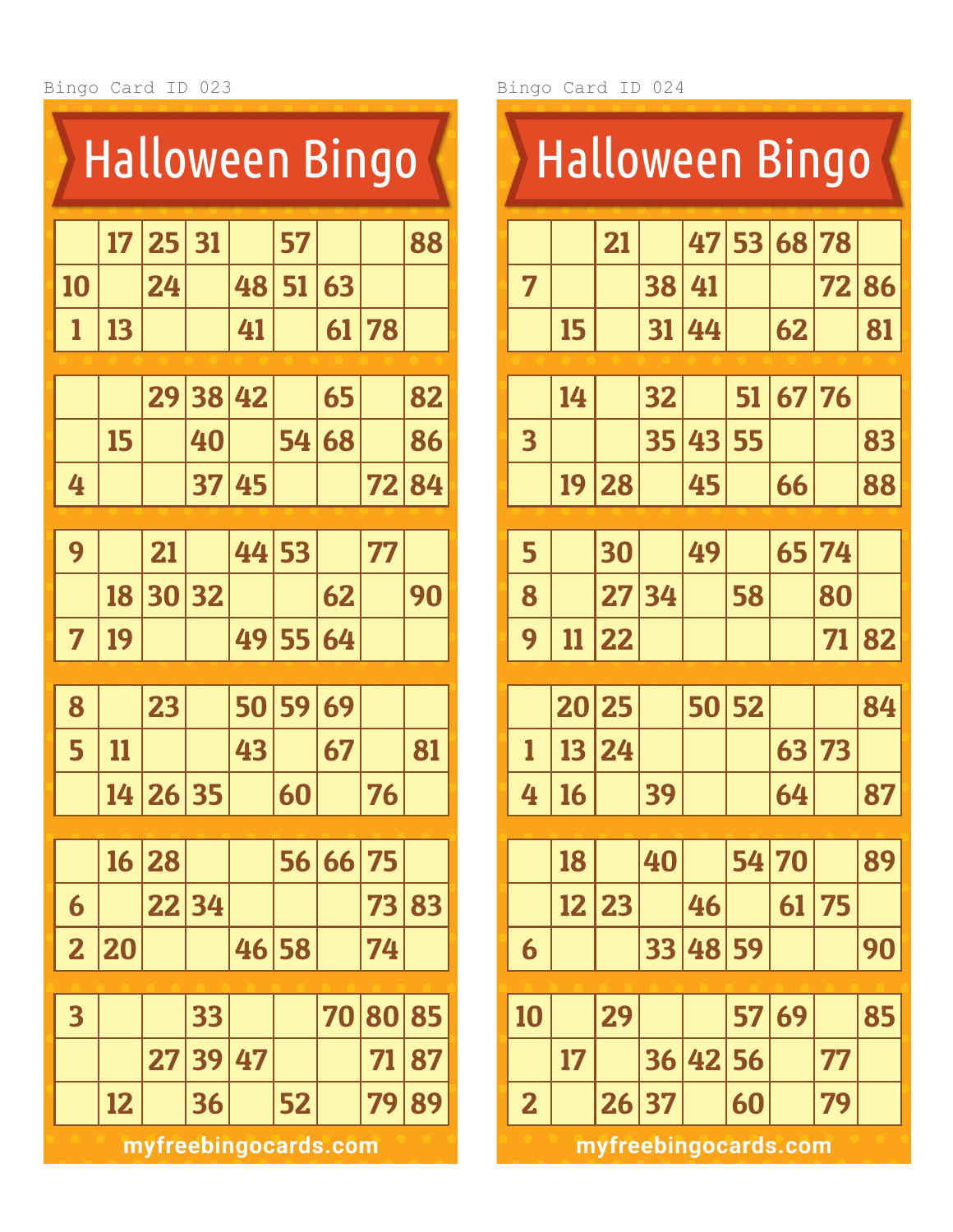| <u>Halloween Bingo</u>  |    |                      |    |    |    |    |    |    |  |  |
|-------------------------|----|----------------------|----|----|----|----|----|----|--|--|
|                         | 11 | 28                   | 37 | 43 |    |    |    | 87 |  |  |
| 5                       | 18 |                      | 31 |    |    | 68 | 76 |    |  |  |
| 4                       | 20 |                      |    | 41 | 58 |    | 71 |    |  |  |
|                         |    |                      |    |    |    |    |    |    |  |  |
| 9                       |    | 21                   |    |    |    | 62 | 73 | 82 |  |  |
|                         | 17 | 22                   |    | 45 |    | 66 |    | 86 |  |  |
|                         |    | 25                   | 34 |    | 52 | 64 |    | 83 |  |  |
| 1                       |    | 24                   |    | 48 | 57 |    |    | 90 |  |  |
|                         |    |                      |    |    |    |    |    |    |  |  |
| 10                      |    |                      | 33 |    | 56 | 70 | 78 |    |  |  |
|                         | 12 |                      | 35 | 42 | 55 |    | 72 |    |  |  |
| $\overline{\mathbf{3}}$ |    | 29                   |    |    |    | 61 | 74 | 85 |  |  |
|                         | 15 | 30                   |    | 44 |    | 63 |    | 84 |  |  |
|                         |    | 23                   | 39 |    | 53 | 65 |    | 88 |  |  |
|                         | 14 | 26 40                |    |    |    | 67 | 77 |    |  |  |
| 6                       | 13 |                      |    | 49 | 54 |    | 79 |    |  |  |
| 8                       | 19 |                      | 36 | 47 |    |    |    | 81 |  |  |
| $\overline{\mathbf{2}}$ |    |                      | 38 |    | 60 | 69 | 80 |    |  |  |
| 7                       |    |                      | 32 | 46 | 51 |    |    | 89 |  |  |
|                         | 16 | 27                   |    | 50 | 59 |    | 75 |    |  |  |
|                         |    | myfreebingocards.com |    |    |    |    |    |    |  |  |

|                         | <b>Halloween Bingo</b> |          |    |    |    |    |       |    |  |  |
|-------------------------|------------------------|----------|----|----|----|----|-------|----|--|--|
| 1                       | 18                     |          |    | 48 |    | 66 |       | 89 |  |  |
|                         | 11                     | 27       | 33 |    | 58 |    |       | 81 |  |  |
| 8                       |                        | 21       |    | 42 |    | 61 | 77    |    |  |  |
| 10                      | 12                     |          |    | 47 |    | 63 |       | 83 |  |  |
|                         | 15                     | 24       |    |    |    |    | 72    |    |  |  |
|                         |                        |          |    |    | 52 | 68 |       |    |  |  |
| 7                       |                        | 23       | 31 |    | 56 |    |       | 85 |  |  |
| $\overline{\mathbf{2}}$ |                        |          | 35 | 46 |    |    | 76    | 88 |  |  |
|                         | 14                     | 25       |    | 45 | 54 |    |       | 84 |  |  |
| 5                       |                        |          | 38 |    | 60 | 62 | 73    |    |  |  |
|                         |                        |          |    |    |    |    |       |    |  |  |
| 4                       |                        | 29       |    | 43 |    | 64 |       | 90 |  |  |
|                         | 19                     |          | 32 | 44 | 51 |    | 80    |    |  |  |
|                         |                        | 20 30 34 |    |    |    | 67 | 75    |    |  |  |
|                         | 13                     | 26       |    | 50 | 53 |    |       | 82 |  |  |
| 3                       |                        |          | 39 | 41 |    | 69 | 74    |    |  |  |
|                         | 16                     | 28 37    |    |    |    | 70 | 78    |    |  |  |
|                         |                        |          |    |    |    |    |       |    |  |  |
| 9                       |                        | 22       |    | 49 | 55 |    |       | 86 |  |  |
|                         | 17                     |          | 36 |    | 57 |    | 71    | 87 |  |  |
| 6                       |                        |          | 40 |    | 59 |    | 65 79 |    |  |  |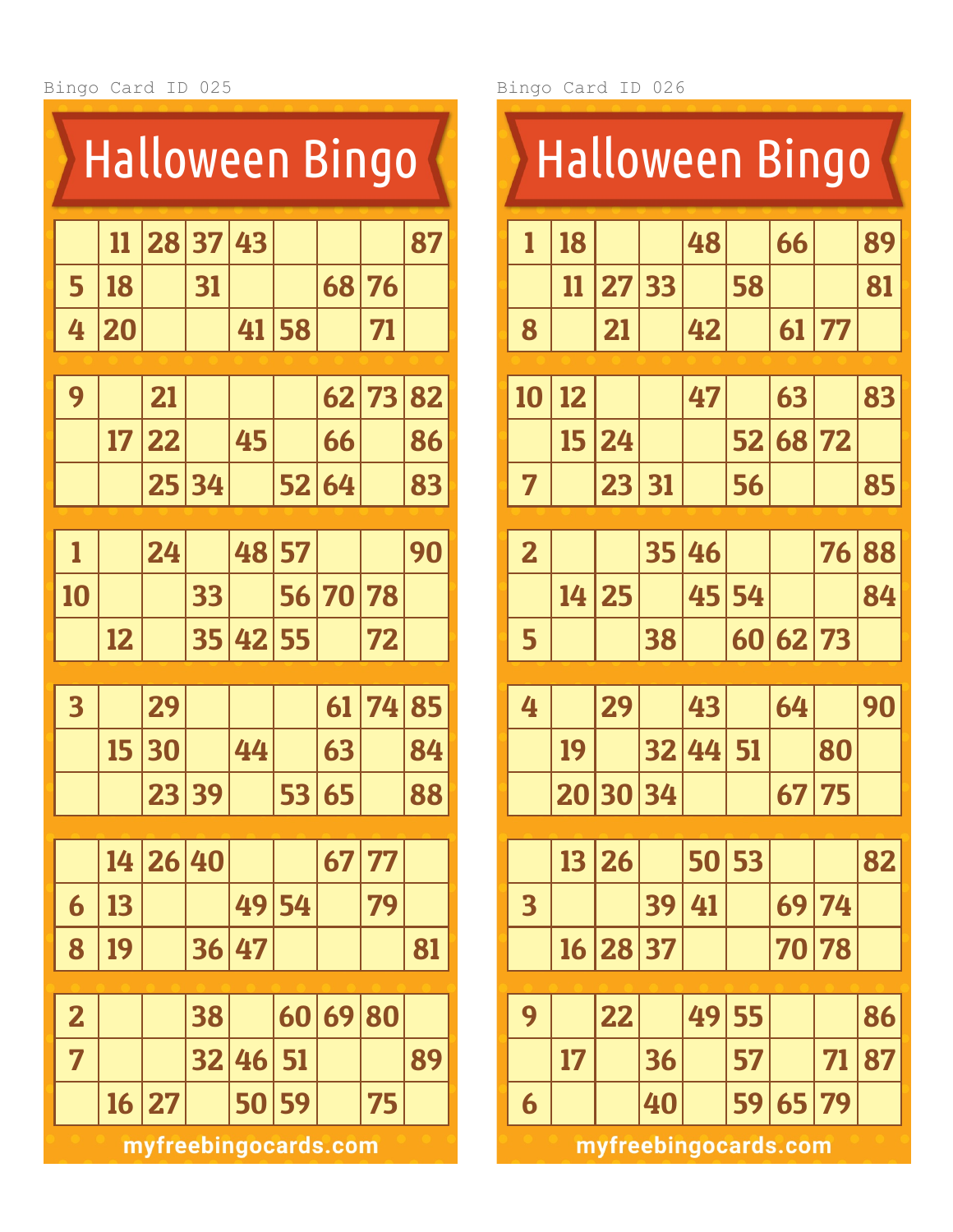| <u>Halloween Bingo</u>  |    |    |    |                      |    |    |    |    |  |
|-------------------------|----|----|----|----------------------|----|----|----|----|--|
|                         | 17 | 23 |    | 48                   | 56 |    | 79 |    |  |
| 8                       |    |    | 38 |                      | 51 | 67 |    | 81 |  |
| 1                       |    | 21 |    | 42                   | 53 | 62 |    |    |  |
|                         |    |    |    |                      |    |    |    |    |  |
|                         | 11 | 25 | 32 |                      |    | 66 | 71 |    |  |
|                         | 14 | 28 | 37 |                      | 58 |    |    | 85 |  |
| $\overline{\mathbf{2}}$ | 13 |    | 36 | 46                   |    |    |    | 86 |  |
|                         |    |    |    |                      |    |    |    |    |  |
| 5                       | 15 |    |    | 44                   |    | 63 |    | 88 |  |
|                         | 19 | 22 |    | 50                   |    | 70 | 73 |    |  |
|                         | 20 |    | 35 | 41                   | 52 | 65 |    |    |  |
|                         |    |    |    |                      |    |    |    |    |  |
| 4                       |    | 24 | 33 |                      |    |    | 75 | 82 |  |
| 9                       | 16 | 29 |    |                      | 54 |    |    | 84 |  |
| 10                      |    | 27 |    | 43                   |    | 64 |    | 90 |  |
|                         |    |    |    |                      |    |    | 78 |    |  |
|                         | 18 | 26 |    |                      |    | 68 |    | 83 |  |
| 3                       |    |    | 34 | 45                   |    |    | 74 | 87 |  |
| 6                       |    |    |    | 47                   | 57 | 61 | 80 |    |  |
|                         |    | 30 | 40 |                      | 59 |    | 72 | 89 |  |
| 7                       |    |    | 31 |                      | 60 | 69 | 76 |    |  |
|                         | 12 |    | 39 | 49                   | 55 |    | 77 |    |  |
|                         |    |    |    | myfreebingocards.com |    |    |    |    |  |

|                         | <b>Halloween Bingo</b> |                      |    |    |    |    |        |    |  |  |
|-------------------------|------------------------|----------------------|----|----|----|----|--------|----|--|--|
| 7                       |                        | 28                   |    | 46 |    | 69 |        | 88 |  |  |
| 1                       | 13                     |                      |    |    | 57 | 61 |        | 82 |  |  |
| 4                       |                        |                      | 38 | 41 |    | 63 | 71     |    |  |  |
| $\overline{\mathbf{3}}$ |                        |                      | 32 | 43 |    |    | 75     | 89 |  |  |
|                         | 11                     |                      | 36 | 48 | 52 |    |        | 86 |  |  |
|                         |                        | 22                   | 34 | 42 |    | 65 |        | 90 |  |  |
|                         |                        |                      |    |    |    |    |        |    |  |  |
|                         | 15                     | 27                   | 40 | 44 |    |    | 76     |    |  |  |
| 5                       | 18                     |                      | 31 |    | 56 |    |        | 81 |  |  |
|                         | 12                     |                      | 33 | 47 |    | 68 | 78     |    |  |  |
|                         |                        | 26                   | 35 |    | 53 | 64 | 72     |    |  |  |
| 9                       |                        |                      |    | 49 | 60 | 70 | 74     |    |  |  |
|                         | 14                     |                      |    |    | 55 |    | 628083 |    |  |  |
|                         |                        |                      |    |    |    |    |        |    |  |  |
|                         |                        | 25                   | 37 |    | 54 |    | 73     | 85 |  |  |
| 10                      |                        | 23                   |    | 50 | 58 |    | 77     |    |  |  |
|                         | 19                     | 24                   |    |    | 51 | 66 |        | 87 |  |  |
| 6                       | 17                     | 30                   |    |    | 59 | 67 |        |    |  |  |
| 8                       | 16                     | 21                   | 39 |    |    |    | 79     |    |  |  |
| $\overline{\mathbf{2}}$ | 20                     | 29                   |    | 45 |    |    |        | 84 |  |  |
|                         |                        | myfreebingocards.com |    |    |    |    |        |    |  |  |